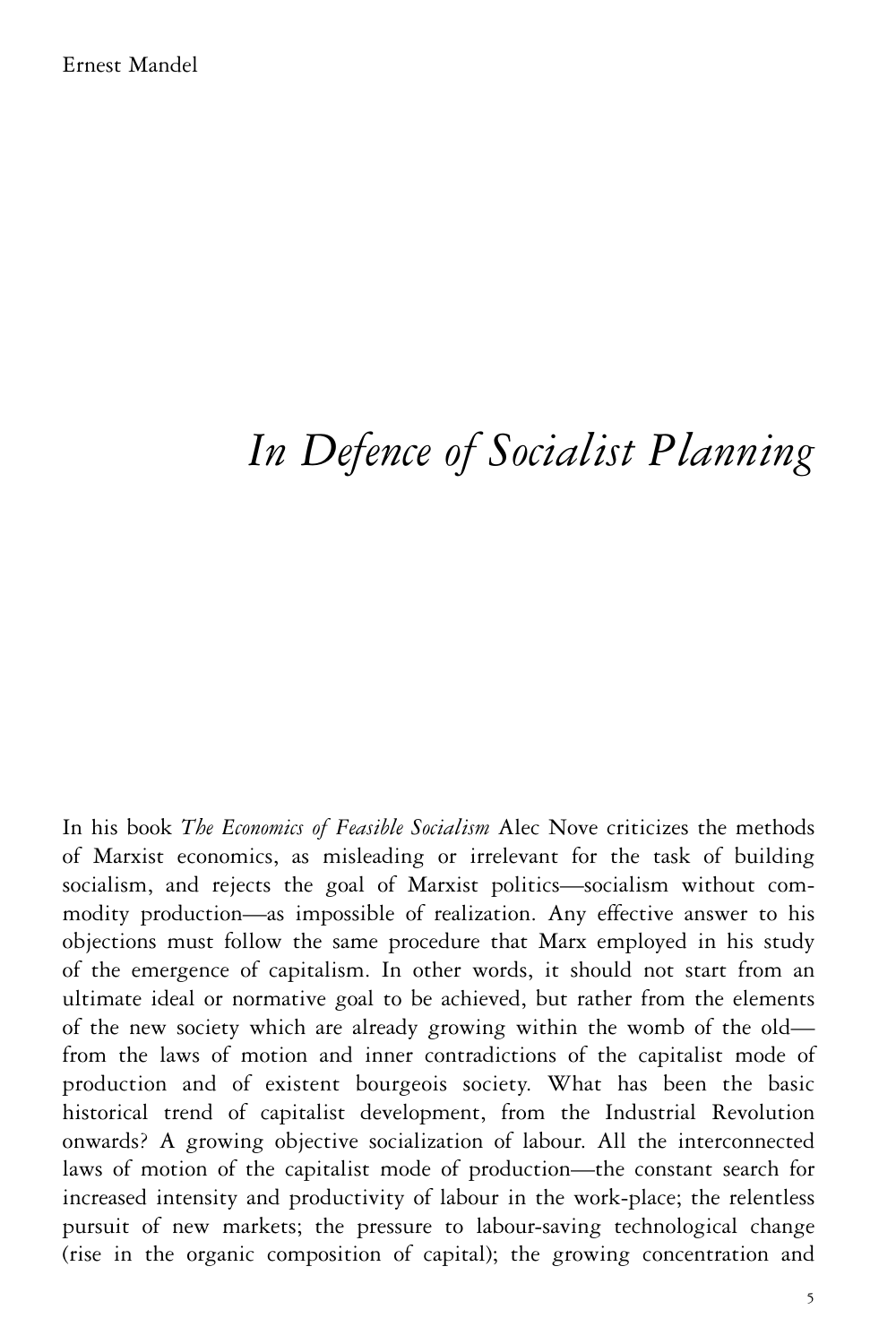centralization of capital; the tendency of the rate of profit to decline; the outbreak of periodic crises of over-production and over-accumulation; the remorseless trend towards the internationalization of capital—all these together issue into this one end-result.

#### **1. Objective Socialization of Labour**

What does the objective socialization of labour mean? In the first instance it signifies the growing interdependence of both work-processes themselves and of the choice and production of the goods we consume. Such interdependence involved at most a few hundred persons for the average inhabitant of a European or Asian country in the fourteenth century. Today it embraces literally millions of people. But objective socialization of labour also betokens something yet larger. For what it implies is a dramatic extension of the planned organization of work. Inside the factory, once industrialization gets under way, it is not the market but planning which reigns supreme. The larger the factory, the greater the scale and volume of such planning. With the emergence of monopoly capitalism, planning reaches out from the factory to the firm—that is, in the modal cases, to multi-factory institutions. With the development of transnational corporations in the contemporary world, planning has become international—often indeed, juridically speaking, multi-firm in scope.

The consequence of this secular process has been a radical reduction in market-allocated labour under late capitalism, as compared with directlyallocated labour. The principal reason for this decline in market allocation of labour is not to be found in growing public intervention in the economy, or the emergence of the welfare state, or the conquests of working-class struggle—although all of these have contributed to the end-result. It lies in the inner logic of capitalism itself, and its peculiar dynamic of accumulation and competition. Of course, directly allocated labour can be accompanied by monetary book-keeping—as it is in the bureaucratized planned economies of the USSR, China or Eastern Europe. But this does not make it identical to market allocation. When General Motors has the spare parts of its trucks manufactured in factory X, the vehicle bodies in factory Y, and the assembly performed in factory Z, the fact that computer print-outs containing monetary cost calculations of the most minute type accompany the transport of the spare parts does not mean in any way that plant X 'sells' spare parts to plant Z. Sales imply changes in ownership, and with it an effective fragmentation of decision-making reflecting a real autonomy of property and financial interests. It is not the market but the planned target of truck output which determines the number of bodies to be manufactured. The body-building plant cannot 'go bankrupt' because it has delivered 'too many' units to the assembly plant.

Naturally, a capitalist market economy still rules in the sense that all these processes are typically limited to the stage of intermediate goods that is, goods before they reach the final client (we say client rather than consumer here, because that client can also be another factory buying machines or the state purchasing arms). But its operation now has resort more and more to non-market mechanisms, not only in the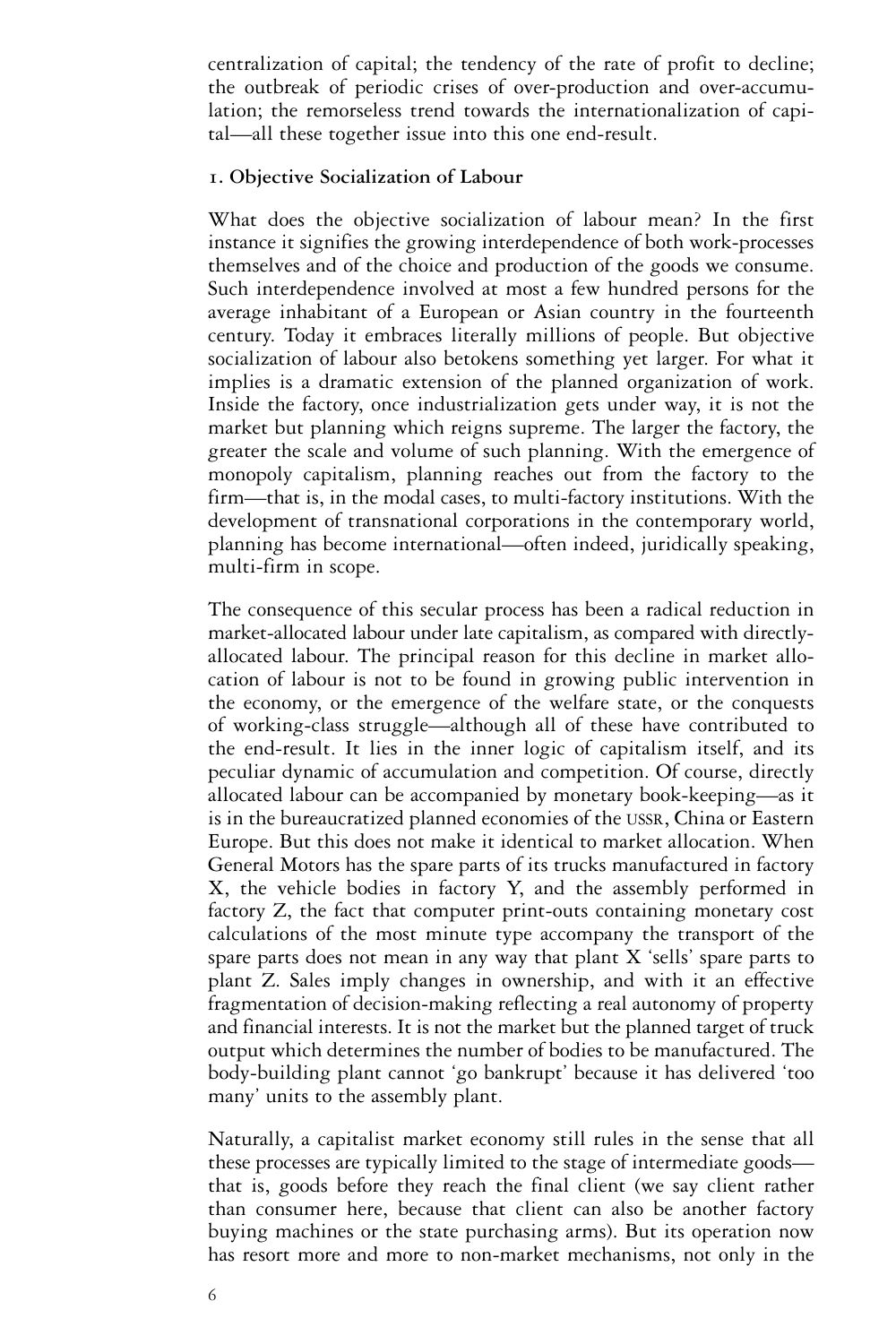sphere of production but of circulation. The fact that this economic socialization of labour under capital is accompanied by and intertwined with the growth of political forms of non-market labour allocation only makes the contradictions of the whole process yet more explosive.

#### **'Planning'**

We have been using the term 'planning'. But the concept itself needs to be more precisely defined. Planning is not equivalent to 'perfect' allocation of resources, nor 'scientific' allocation, nor even 'more humane' allocation. It simply means 'direct' allocation, *ex ante*. As such, it is the opposite of market allocation, which is *ex post*. These are the two basic ways of allocating resources, and they are fundamentally different from each other—even if they can on occasion be combined in precarious and hybrid transitional forms, which will not be automatically self-reproducing. Essentially they have a different internal logic. They generate distinct laws of motion. They diffuse divergent motivations among producers and organizers of production, and find expression in discrepant social values.

Both basic kinds of labour allocation have existed on the widest possible scale throughout history. Both are therefore quite 'feasible'. Both have also been applied in the most variegated fashions, and with most diverse results. You can have 'despotic' planning and 'democratic' planning (those who deny the latter have never looked at a pre-colonial Bantu village). You can have 'rational' planning and 'irrational' planning. You can have planning based on routine, custom, tradition, magic, religion, ignorance—planning rules by rain-makers, shamans, fakirs and illiterates of all kinds. Worst of all, you can have planning directed by generals; for every army is based on an *a priori* allocation of resources. You can likewise have planning organized in a semi-rational way by technocrats or, at the highest level of scientific intelligence, by workers and disinterested specialists. But, whatever their forms, all of these involve direct *a priori* allocation of resources (including labour) through the deliberate choice of some social body. At the opposite pole is resource allocation through objective market laws that *a posteriori* counteract or correct previously fragmented decisions taken by private bodies, separately or autonomously from each other.

Similarly, market economies in the sense of *ex post* allocations of resources have historically existed in the most variegated forms. In principle, there could be market economies with 'perfect' free competition: though in practice this has hardly ever been realized. There can be market economies skewed by the dominance of powerful monopolies able to control large sectors of activity and so to fix prices over long periods. Markets can coexist with drastic forms of autocracy and despotism—as they did under eighteenth-century absolutism, nineteenthcentury tsarism, not to speak of various sorts of military junta or fascist dictatorship in the twentieth century. But they can also be combined with advanced forms of parliamentary democracy, as they have been in the latter half of this century—if in less than twenty countries out of the one hundred and fifty or so that comprise the capitalist world.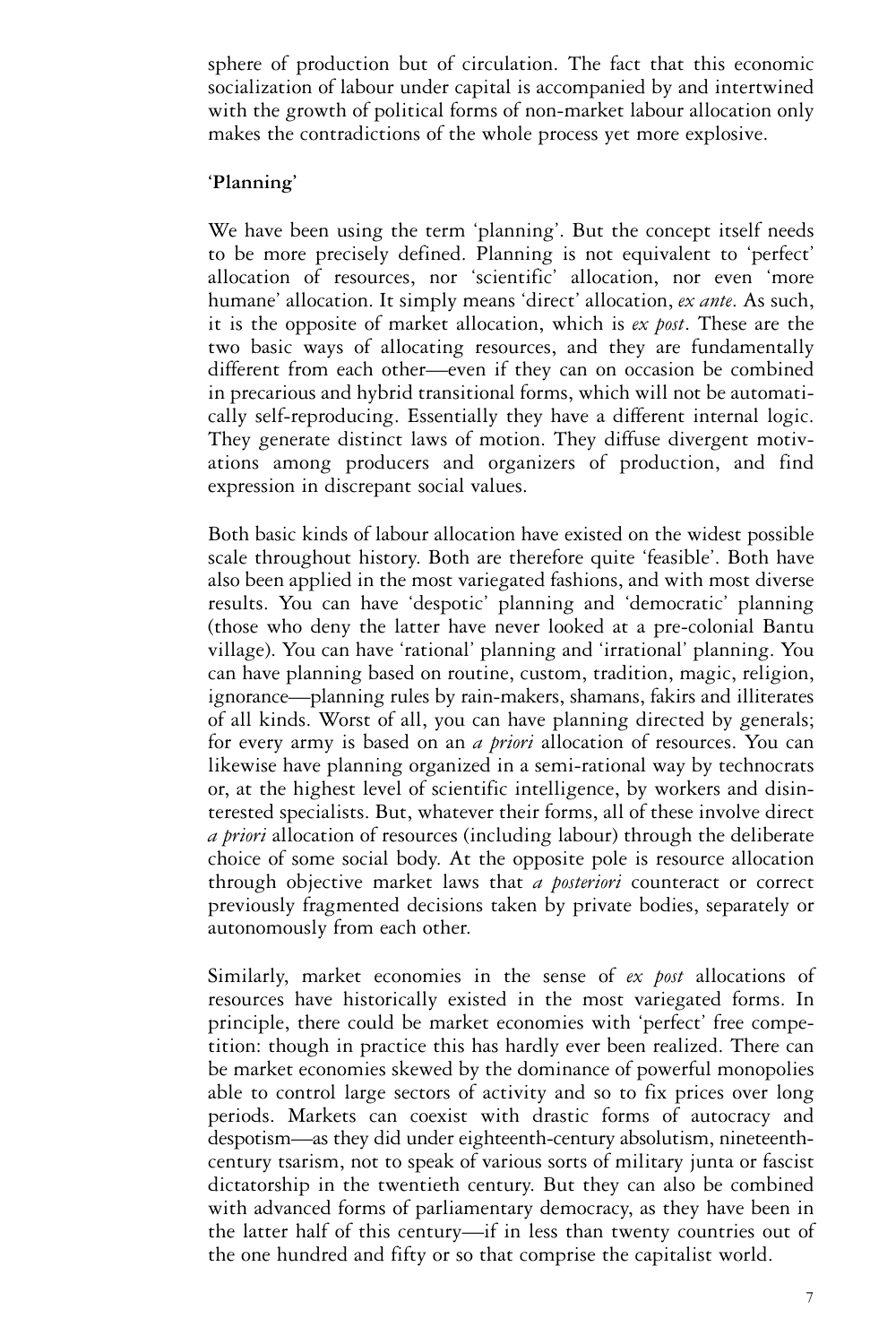Market economies may worsen the misery of broad masses, by an absolute lowering of their standard of living, as they did in most countries of the West for much of the eighteenth and nineteenth centuries, in Eastern Europe extending far into the twentieth century, and as they still do for at least half—if not more—of the inhabitants of the Southern hemisphere. They may also, in other circumstances, preside over significant rises in the average standard of living of the majority of the population, as they did in the West in the thirty years preceding World War I and the quarter of a century following World War II. But in all these contrasted cases it is still the market principle—that is, an *a posteriori* allocation of resources determined by sales and revenue (under capitalism: profit)—which governs.

Historically, market economies reached their peak extension during the transition from petty commodity production to the initial phases of relatively small-firm capitalism, in the laissez-faire world of the midnineteenth century. Thereafter pure market principles of allocation entered into increasing collision with the exigencies of rationally planned production inside the large factory and the large firm. Engels formulated that contradiction strikingly in a famous passage in the *Anti-Dühring*: 'The greater the mastery obtained by the new mode of production over all decisive fields of production and in all economically decisive countries, the more it reduced individual production to an insignificant residuum, the more clearly was brought out the incompatibility of socialized production with capitalistic appropriation... The contradiction between socialized production and capitalistic appropriation now presents itself as an antagonism between the organization of production in the individual workshop and the anarchy of production in society generally.'<sup>1</sup> We have ourselves argued in *Late Capitalism* that a more general law of motion of bourgeois society as a whole (social superstructures as well as social basis) can be deduced from this basic antagonism: to wit, the contradiction between capitalism's simultaneous tendencies towards partial rationality and global irrationality.

The two different systems of resource allocation are structurally related—indeed largely identical—to two contrasted ways of adapting output to needs. For every human society is in the last analysis oriented towards consumption—since without the consumption of producers (that is, the reproduction of their labour-power) there would be no output, labour or human survival at all. Now, there are only two basic ways of adapting current output to needs. Either these needs are taken as given at the outset, as assessed *ex ante* by whatever is the dominant social body, and output is organized to satisfy them. Or else they are deemed to be unknown or at any rate uncertain, and the market is supposed to reveal them *ex post* through the expenditures of 'effective demand'.

#### **The Current Mood**

After the Second World War, that demand was itself regarded by conventional bourgeois wisdom as to some extent subject to public

<sup>&</sup>lt;sup>1</sup> Friedrich Engels, *Anti-Dübring*, Moscow 1954, pp. 374–75, 378.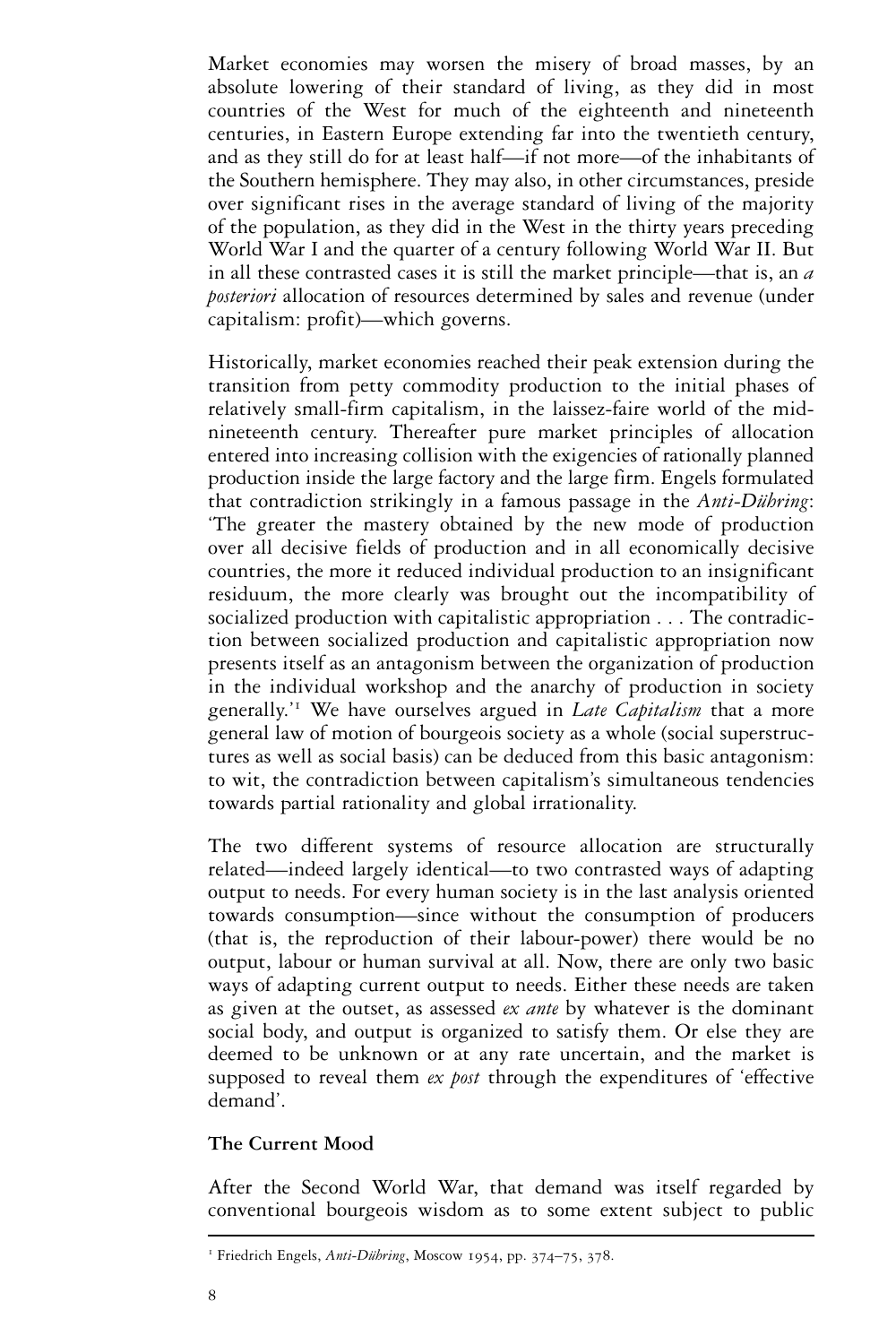shaping and intervention, in the epoch of counter-cyclical economics and welfare politics. But in the past decade there has been a sharp reaction against Keynesian ideas and techniques in the capitalist world, and an unbridled rehabilitation of the market and of commodity production as civilizational values in themselves. This change has had a deep influence on the Left as well. Today the whole body of socialist thought—which is older than Marx, but to which he gave scientific and systematic expression—that represents a critique of commodity production and of the market *per se*, and a profound historical demystification of the set of theoretical assumptions that descend from Hobbes, Locke and Smith, is in danger of being indiscriminately thrown overboard. For it is not just conservative academics or politicians but increasing numbers of socialists, above all many left social-democrats and Eurocommunists, who are now rediscovering and reincorporating into their social thought bourgeois axioms which have no scientific or empirical standing whatsoever: which are simply articles of blind faith and superstition. The logical—and widespread—conclusion of this shift of opinion is a disbelief in the very possibility of conscious planning, and an acceptance—if not cult—of the market which strikes at the very heart of the socialist cause. The real stake of current debates is not the short-term issue of how far reliance on commodity exchange is necessary in the immediate aftermath of an anti-capitalist revolution, but whether the long-term goal of socialism itself—as a classless society that may take a century to build—is worthwhile realizing at all, and why it is worth realizing. That was the fundamental issue for the line of thinkers that stretches from Babeuf and Saint-Simon to Engels and Luxemburg, and it remains the central question for us today, as we read Alec Nove's *Economics of Feasible Socialism*.

This brings me to a difficulty which confronts any attempt to respond to Alec Nove and other advocates of 'market socialism'. They wish to analyse and correct the serious malfunctioning of the transitional economies in the Soviet Union, Eastern Europe and China, and in itself this is a legitimate and necessary preoccupation. We do not believe that these societies are in any meaningful sense socialist. Nor do we believe that socialism, as defined by Marx, is around the corner in these countries; in none of them is the radical suppression of residual market relations presently desirable or practical. But the whole thrust of Nove's book is to argue that 'Marxist socialism', as classically defined, is not on the agenda anywhere and was a utopian project right from the outset. In other words Nove's argument relates not only to the period of transition, with its specific economic problems, but to the very nature of socialism. Evidence culled from the experience of the Soviet Union, with all its historic burden of backwardness, war devastation and bureaucratic misrule, is used to lend weight to classical arguments against socialist planning as such. The question should be asked: are not the particular problems of Soviet-type economies partly due to immature conditions for generalizing socialization? By contrast, I believe that it can be shown that there are objective tendencies in the most advanced countries which indicate the presence of the material, technical and human resources needed for planning; and at the same time these advanced societies also show the heavy cost that is paid for the absence of planning. Surely any realistic programme for tackling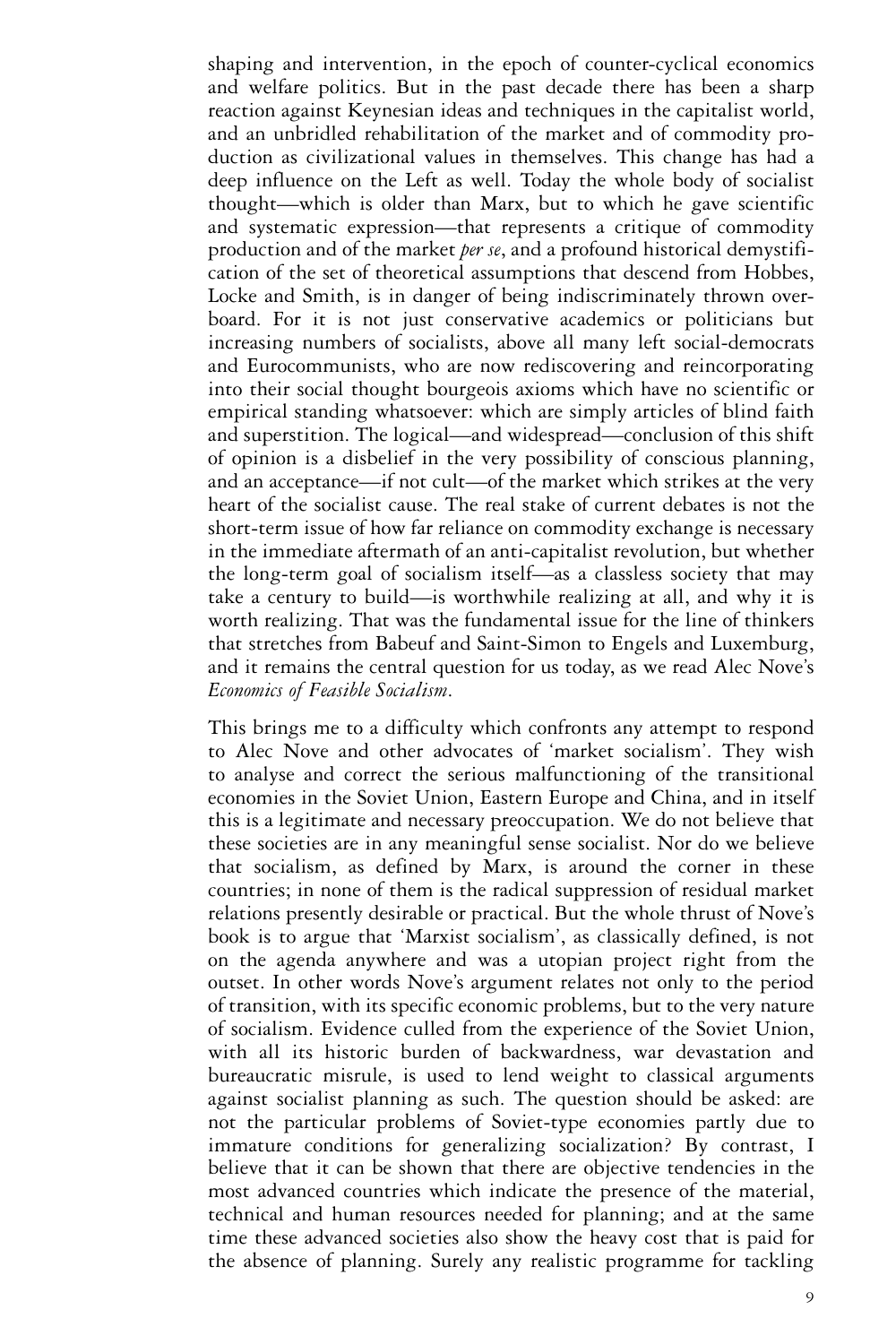mass unemployment, the super-exploitation of women workers or ethnic minorities, or the vast problems created by the ecological irresponsibility of corporations and governments, will have to be based on the establishment of quite new social priorities by means of genuine socialization and democratic planning. Marx himself did not reject commodity production ('market economy') for socialism just for reasons of economic efficiency—or out of blind faith in the proletariat. It would be quite wrong to dismiss the formidable corpus of socialist tradition which culminates in his writing simply because this body of work is also invoked in a misleading way by the Soviet advocates of bureaucratic centralization. To do so would be as misplaced as to reject the principles of human rights under the pretext that reactionary capitalists invoke these principles too.

#### **Too Many Decisions?**

Let us now turn to some of the central objections that Alec Nove raises against what he takes to be the classical Marxist conception of socialist planning. Basing himself on his undoubted knowledge of the Soviet economy, he argues that there are probably about twelve million different goods under production at any given time in the USSR, and that only the market could ever perform the function of allocating these rationally—the number of decisions to be made is simply too great to be handled by any kind of democratic association of the producers.<sup>2</sup> What are we to make of this argument? Let us first clear up an ambiguity in it. Nove's figure includes an immense number of intermediary goods and spare parts, as well as specialized kinds of equipment, which the ordinary citizen never encounters and never consumes. It also covers a great many variants of the *same* consumer good. In Western societies these will range from ten different types of detergent to thirty varieties of bread, and so forth. Normal people will usually consume only one or two of such variations, not all of them. An awareness of this is important for circumscribing the difficulty with which Nove is concerned. For it is not in fact the case that the market in the advanced capitalist countries 'allocates' millions of commodities—either consumer or producer goods. In the worst of cases, private consumers may purchase a few thousand different goods in the course of their whole life-cycle (even that would be an exaggerated estimate for many of them). They have no time to consume 'millions' of different goods or to respond to 'market signals' in 'choosing' them. The notion—cherished by liberal economists and in his day by Stalin—that there exist 'unlimited needs of consumption', whose satisfaction requires an 'unlimited number of goods', is just plain silly. You cannot consume an unlimited number of goods in a limited time, and unfortunately our stay on earth is definitely limited!

The situation does not change substantially if one looks at producer

<sup>2</sup> *The Economics of Feasible Socialism*, London 1983, p. 33. I shall concentrate in this article on the principal criticisms Nove makes of the Marxist conception of socialism, rather than his disagreements with Marxist economic theory in general. I will touch on the latter in my forthcoming book *Marx's Theoretical Legacy—Restating the Case for Socialism at the End of the Twentieth Century*, London: Verso, 1987.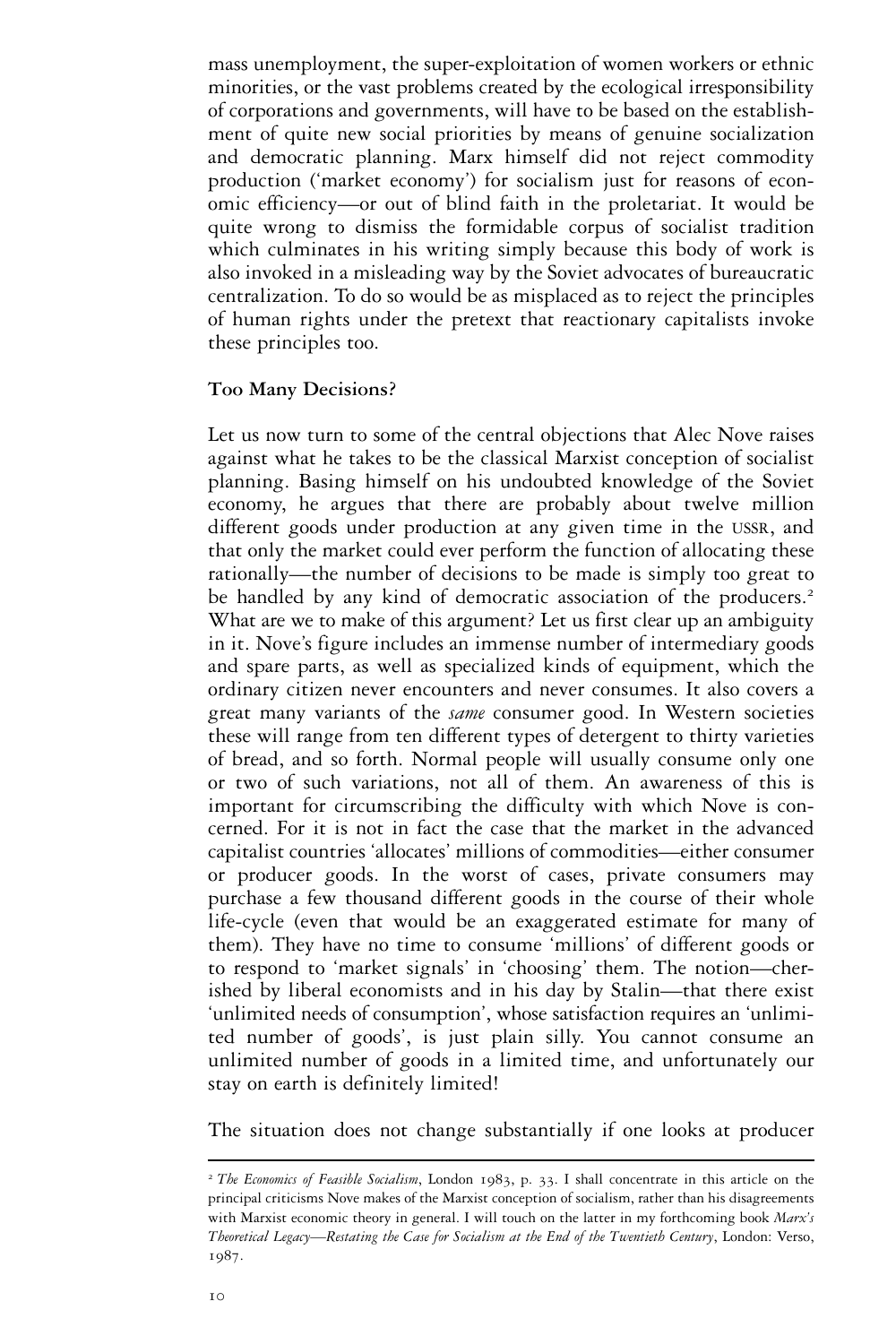goods (including intermediate products). The bulk of intermediary goods, as we have already noted, are not allocated through the market at all. They are made to order. This is obvious enough. But—what is less often noticed—the same is true of most larger machines today. You don't go shopping in supermarkets for hydroelectric dam turbines; you order them with very precise and minute specifications. Even if this is done through public tender, it is not at all the same thing as 'market allocation'. The various tenders have not led to different products actually being made, between which you choose. They have led to only *one* product actually being manufactured, which is *automatically* used. The same procedure can obviously be followed without any market mechanism being introduced. Instead of rival tenders, you would calculate different product costs in differing producing units, and opt for the cheapest supplier, provided all quality and technical specifications were respected.

We thus arrive at a rather startling conclusion. *Already today*, in the most advanced capitalist countries, the bulk of both consumer and producer goods are not produced in any way in response to 'market signals' shifting violently from year to year, let alone month to month. *The bulk of current production corresponds to established consumption patterns and predetermined production techniques that are largely if not completely independent of the market*. How has this come about? It is precisely a result of the growing objective socialization of labour.

Why can't the problem of allocating the resources needed for those products which are by and large known in advance be solved by the associated producers, with the help of modern computers which can certainly handle the 'millions of equations' Nove finds so daunting? Of course, it is true that consumer habits are not immutable. Long-term changes in technology can radically transform the dominant product mix of consumer goods, as well as the ways of producing them. A century ago horse-drawn carriages and all their equipage were standard items of production. Today motor-cars have replaced them, with all their consequences (gasoline, highway construction, spare parts, and so on). A hundred years back, hardly any cement, steel or glass, and no aluminium whatsoever, went into house-building. Nowadays wood and brick play a much lesser part in the construction of most people's homes.

But changes of this kind only occur on a massive scale in the long run. Moreover, *the initial push towards them never comes from the market or the consumer*. It comes from the innovator and the associated producing unit. There were not ten thousand consumers desperately running round wringing their hands and shouting: 'Dear Henry Ford, give us automobiles! Dear friends of Apple Corporation, please supply us with personal computers!'. There were businesses (innovating ones, indeed! Marx pointed out the need for constant technological change and innovation, induced both by inter-capitalist competition and class struggle between capital and labour, more than half a century before Schumpeter) launching new products on consumers to create the necessary demand for selling as many of their wares as possible.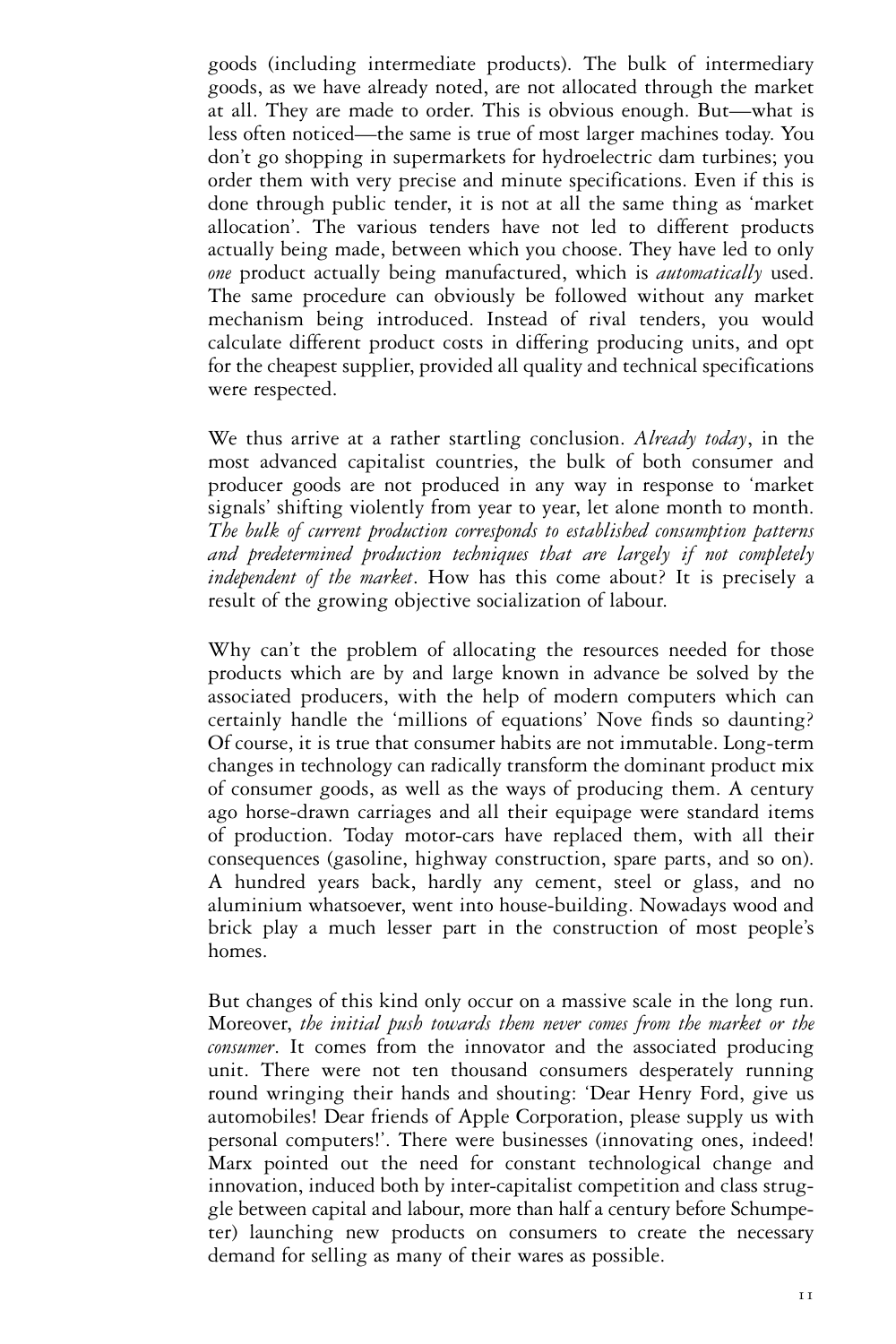# **2. Scarcity and Plenty**

The problem of the sheer complexity of allocation in an advanced industrial economy is thus in large measure an illusory one, as presented by Nove. No one would deny that democratic socialist planning will confront its own practical difficulties, some of which can readily be foreseen and others for the moment less so. But there is no reason to suppose that these would be insuperable in the technical sense Nove suggests. His critique of the Marxist conception of socialism, however, is not confined to methods it proposes for the construction of a classless society, but extends to its definition of the goal itself. For the premise of abundance, on which Marx's idea of communism was founded, is— Nove contends—irredeemably utopian. Here is what he has to say on the subject: 'Let us define abundance as a sufficiency to meet requirements at zero price, leaving no reasonable person dissatisfied or seeking more of anything (or at least of anything reproducible). This concept plays a crucial role in Marx's vision of socialism/communism. Abundance removes conflict over resource allocation, since, by definition, there is enough for everyone, and so there are no mutually exclusive choices . . . There is then no reason for various individuals and groups to compete, to take possession for their own use of what is freely available to all. Let me give as an example the supply of water in Scottish towns. Evidently, it is not costless: labour has to be expended on building reservoirs and pipes, purification and repair and maintenance and so on. However, there is plenty of water. It is not necessary to regulate its use through "rationing by price", it is available in sufficient quantities for all purposes. It is not "marketed" in any meaningful sense, nor is its provision subject to any "law of value" or profitability criterion. There is no competition for water; there are no conflicts over water . . . If other goods were as easily and freely available as water is in Scotland, then new human attitudes would develop; acquisitiveness would wither away; property rights, and also crimes related to property, would also vanish.'<sup>3</sup>

# **Nove's Non-Sequiturs**

There are a whole number of non-sequiturs in this key passage. Nove begins by telling us that 'abundance' means absence of conflict over resource allocation. But he then quietly reduces 'resource allocation' to consumer needs. For, of course, there would not be 'plenty' of water in Scotland if fifty power-stations started to operate there. In other words, Nove makes the silent assumption that *what is 'plenty' is determined by current local consumer needs*, and only by them, other things remaining equal. Or, to put it another way, he takes existing consumer habits (and production patterns) *for granted and for permanent*. But he does not make this premise explicit. For to do so Would undermine his initial claim that abundance is impossible and Marxian socialism unfeasible.

There is a further contradiction in the argument. On the one hand, Alec Nove notes that to keep 'plenty of water' for the inhabitants of

<sup>3</sup> *The Economics of Feasible Socialism*, pp. 15–16.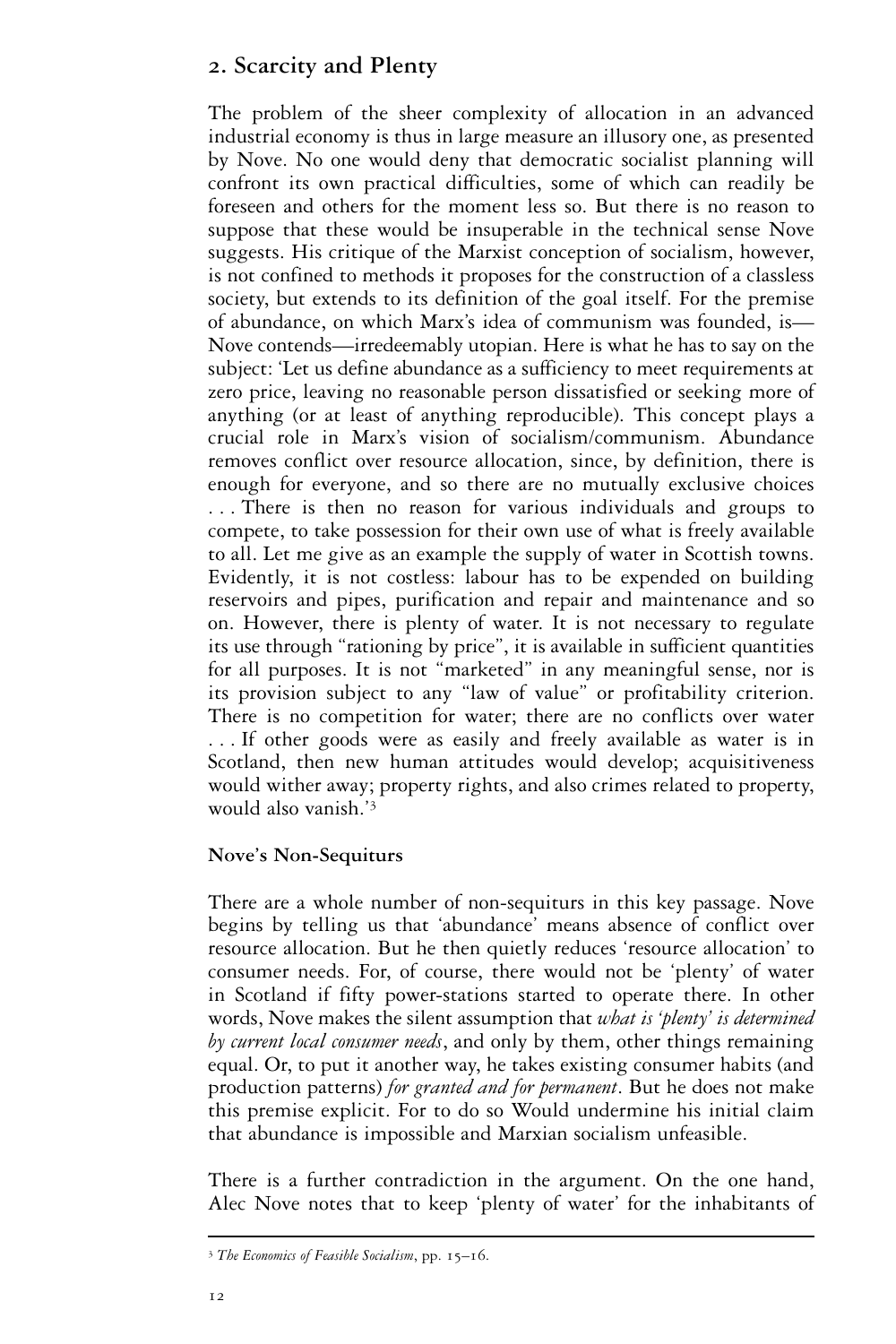Scotland, labour has to be expended on pipes, reservoirs, maintenance and so on. Now labour is 'relatively scarce'. The same labour that is invested in water pipes or reservoirs could be spent on any number of alternatives—building golf courses, power-stations or even missiles. Yet mysteriously, in spite of the general inevitability of 'conflict over resource allocation', water can be distributed 'free of price' in Scotland, and no conflict apparently arises over the allocation of labour involved. So the connection Nove, together with innumerable other economists, not to speak of sociologists and misanthropic philosophers, postulates between *overall* scarcity of resources and *specific* patterns of human behaviour is just empirically unproven—to put it no stronger. For the example itself demonstrates that it is perfectly possible for people to behave in a non-acquisitive way towards particular goods, in particular circumstances, provided a certain number of conditions are fulfilled.

What are these conditions? Why is it that 'rationing by price' is unnecessary in the case of water consumption by Scottish citizens? Surprisingly, Alec Nove does not mention the obvious economic reason, although it is one over which Marxist and liberal economists would have no difficulty in agreeing—and which immediately explains why the same does not apply to potential multiplication of power-stations in the region. It is because *the marginal elasticity of water demand has become zero or even negative for the average private consumer*. There is probably some slight 'waste' as a result of water being supplied free of charge. But that wastage is less than the 'cost of pricing' this particular good (installation of meters, employment of control personnel, sending of bills, and so on). It simply doesn't pay to price water under these circumstances. Stable, foreseeable (tendentially declining) demand is the key operative empirical datum. All the rest flows from that.

But if water in plenty is conceivable amidst surviving scarcity of overall resources, why can't the same apply to other goods and services in similar circumstances? Can it really be that Scottish water is the only good for which elasticity of demand has become zero or negative? This is where Marx's 'vision of socialism/communism' comes into its own. For with the advance of social wealth, the growth of productive forces and the emergence of post-capitalist institutions, the number of goods and services characterized by such inelasticity of demand, and thereby capable of being distributed free of charge, can progressively increase. When—let us say—up to 60 per cent or 75 per cent of all consumer goods and services are so allocated, this cumulative increase will have altered the overall 'human condition' dramatically.

There is another *petitio principi* slipped casually into Nove's conclusion. There he seems to be suggesting that 'property rights' follow ineluctably from 'scarcity'. But, of course, for scarcity to generate such rights, specific social institutions enabling, facilitating, upholding and defending private appropriation of the means of production, and cutting the mass of the producers off from free access to them, as well as to the natural basis of their livelihood (land, water and air), have to be created. These in turn will be linked to specific social classes, defending specific interests against other social classes defending other interests. 'Scarcity' was certainly very real in a traditional Bantu village. But it did not lead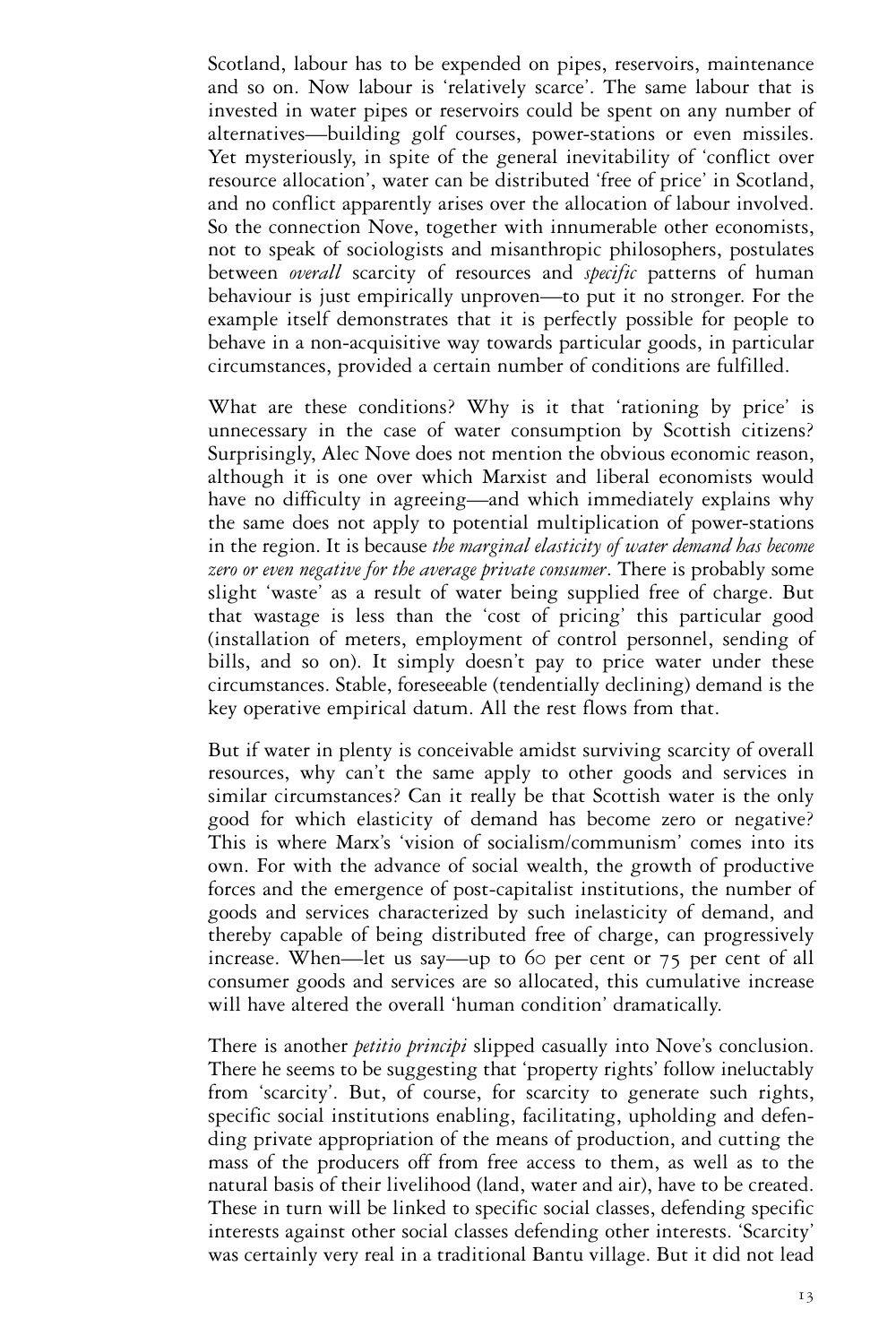to 'property rights' on the land for thousands of years. So today, if the people of Scotland (or Britain, or Europe, or of a Socialist World Federation) were democratically to decide not to grant property rights to potential investors in hydroelectric energy, no economic law could mysteriously convert publicly into privately owned water, simply as a result of scarcity. They might then have to 'pay the price' of dearer energy (i.e. a larger expenditure of available material and human resources on energy output) for their preference for plenty of clean, non-priced water for the consumer. But that would be their choice and right, as consumers and citizens.

For the same reasons, it is no less wrong to deduce a generic 'human acquisitiveness' from scarcity. There is no such thing as general acquisitiveness. Rather inclinations to acquisitiveness are specific, and are related not so much to the scarcity of goods in general, or even to scarcities of particular goods, as to *the relative intensity of specific needs*. A Rolls-Royce is a very nice car. It is also very scarce. Many car drivers (and certainly most auto fans) would like to own a Rolls. But the overwhelming majority of the population is not involved in a mad scramble to get a Rolls. It does not calculate every penny to economize in order to get a 'scarce Rolls' at any cost. It does not feel ferociously acquisitive about the limousine. It is not neurotically frustrated by knowing that it will never get one. So 'acquisitiveness' can wither away long before 'scarcity in general' has disappeared—just as it withered away towards water among the people of Scotland. *It is sufficient that the most intensely felt needs are satisfied, or that a saturation of consumption occurs in these fields*. That is the basic assumption on which Marx founded his vision of socialism. It is a perfectly realistic and conceivable one.

#### **3. The Hierarchy of Needs**

In responding to Nove's critique of the Marxian heritage, we have introduced the concept of 'relative intensity of needs'. This notion has several important implications for a discussion of socialist planning, to which we should now turn. In the West today the variable intensity of needs finds expression in differential consumer behaviour towards 'priced' goods and services (if also 'unpriced' ones). But it does not have to be measured indirectly in money. It can be empirically ascertained by, for example, studying changes in physical consumption patterns when income suddenly declines (as it has done for vast numbers of people during the present depression). Certain widespread features will then clearly stand out. For some expenditures will be cut before others. Certain varieties of goods within each major category of consumption will be reduced, while others will be increased (more pork and less lean beef will be consumed). Expenditures on health will prove more rigid than on items of toiletry. These are not random preferences. One of the most important advances in knowledge brought about by capitalism—in a sense, it is a compliment to capital—is that because of the rise in the living standards first of the middle classes, and then of wider layers of the population, there are now a great deal of empirical, statistical data on consumption patterns that are remarkably similar across a large number of countries. These reveal an objective order of priorities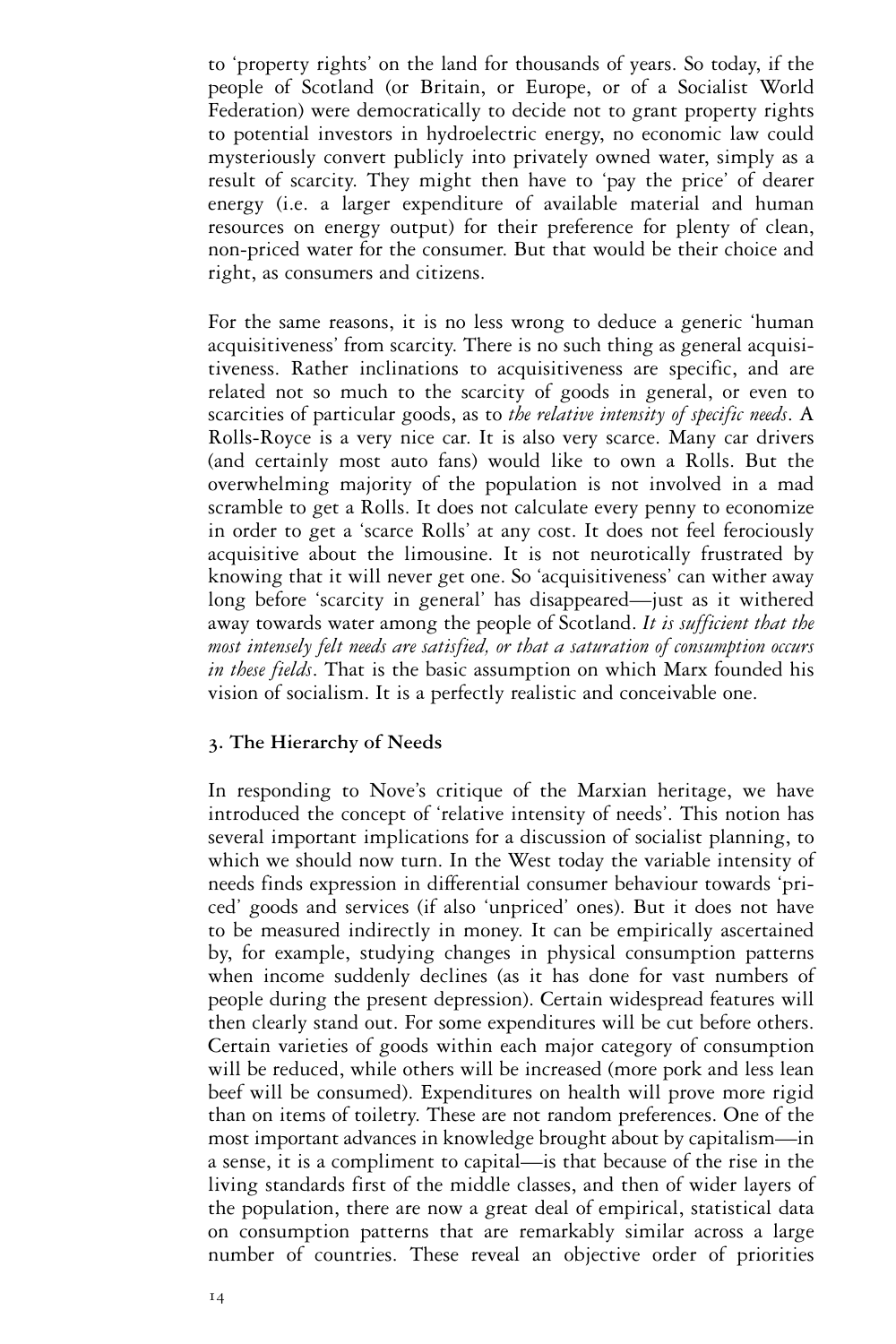common to hundreds of millions of people, over many decades. All responsible enquiry into human needs should start from that evidence.

What emerges from any such enquiry is a pattern which the Prussian statistician Engel already noticed one hundred and fifty years ago. Once needs become diversified with economic growth, a definite hierarchy can be discerned among them. There are fundamental needs. There are secondary needs. There are also luxury, or marginal, needs. Roughly speaking—and here we stand ready to be corrected by empirical data, not by metaphysical speculation—we would put in the first category: basic food and drink, clothing, shelter and standard comforts linked to it (heating, electricity, running water, sanitation, furniture); education and health provision; guaranteed transport to and from the workplace; and the minimum of recreation and leisure indispensable to the reconstitution of labour power at a given level of work pace and stress. These are the needs which for Marx *must* be satisfied if an average wage-earner is to continue working at a given level of effort. They can be subdivided into a physiological minimum and a historical-moral supplement. They vary across space and over time. Their fluctuations do not depend only upon major changes in the average productivity of labour. They are also a function of the great shifts in the balance of historical forces between contending social classes. But at any given moment, in any given country, they are objective data—which are also clearly present to the consciousness of the great majority of the population. They cannot be arbitrarily altered (including by the operation of 'market forces') without violent disturbances in the social and economic fabric.

In the second category of goods and services we would classify most of the more sophisticated foods, drinks, clothes and household appliances (excepting the fanciest ones), the more elaborate 'cultural' and 'leisure' goods and services, and private motor vehicles (as distinct from public transport). All other consumer goods and services would go into the third category of luxury expenditures. Of course, the precise frontiers between these three categories of needs are difficult to draw. The first is the easiest to delimit. The gradual passage of needs (and of goods and services fulfilling these needs) from the second to the first category is a function of economic growth and of social progress (in particular of the results of proletarian class struggle). Paid holidays for all are a recent conquest of the working class, dating from the great wave of factory occupations of 1936–37 and its later fall-out across the industrialized world. The distinction between the third and the second category is more a matter of socio-cultural preferences than an observable mass phenomenon.

But while all these points merit emphasis, the general pattern which emerges remains fairly clear. The hierarchy of human needs manifestly has both a physiological and a historical social basis. It is neither arbitrary nor subjective. It can be encountered on all continents, under the most diverse circumstances, albeit in non-synchronous fashion because of the uneven and combined development of economic growth and social progress. This hierarchy of needs is not the result of any *diktat*, either by market forces or by despotic bureaucracies or enligh-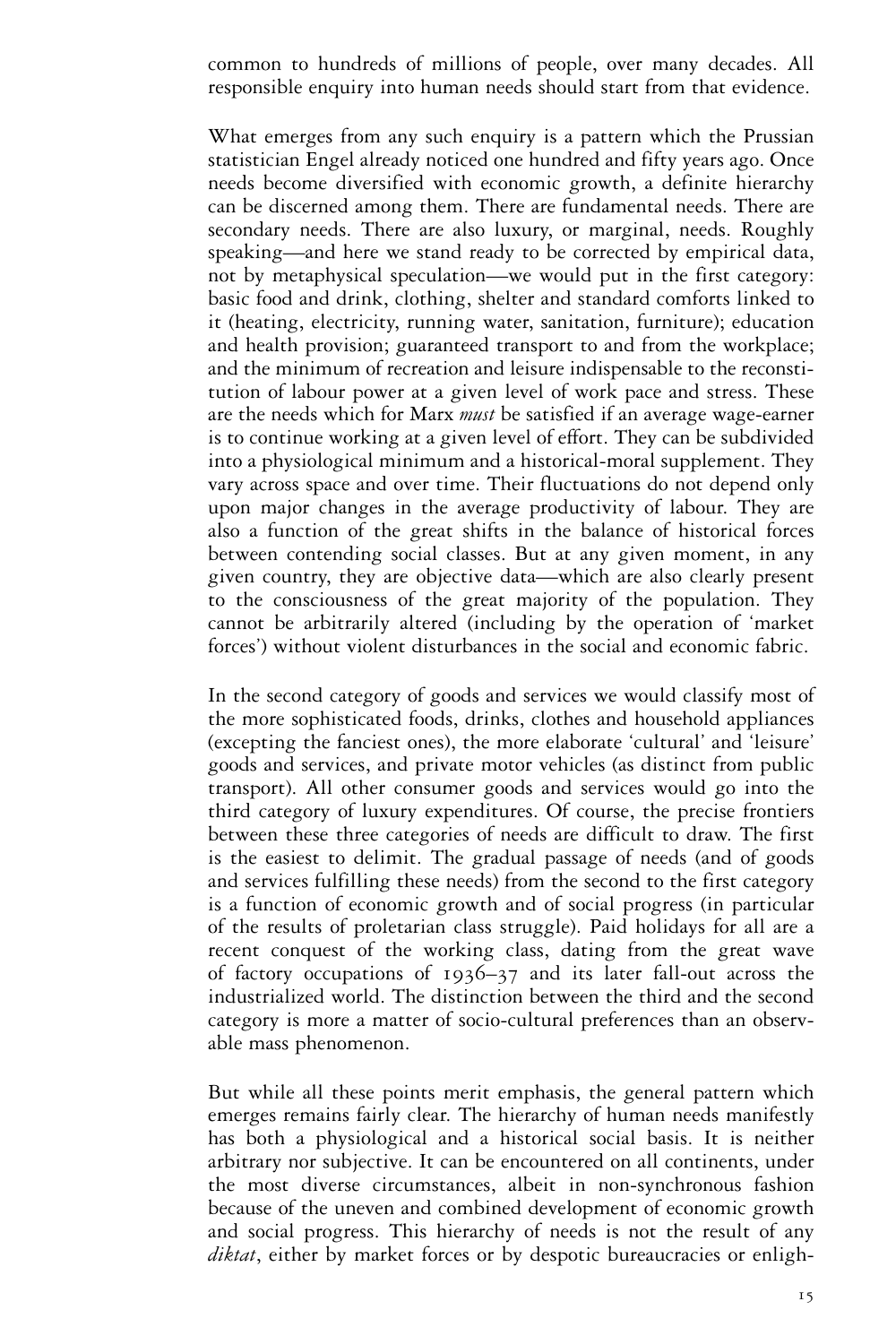tened experts. It finds expression in spontaneous or semi-spontaneous consumer behaviour itself. The only 'despotism' involved is that of the large majority. 'Eccentric' minorities—who for the most part are not so few in absolute numbers—will not fit into the general pattern: teetotallers as against consumers of alcoholic beverages; smokers as distinct from non-smokers; vegetarians as against meat-eaters; people who refuse to look at television or cannot or will not read newspapers or books; others who decline ever to see a doctor or go into a hospital on principle. Nevertheless, given the fact that a very large number of people are concerned—hundreds of millions—the law of averages tends to balance out these exceptions and to maintain across time and space an emergent pattern that testifies to a definite hierarchy of needs among the overwhelming majority of consumers.

This hierarchy has one even more important aspect. Not only does elasticity of demand tend towards zero and into the negative from the top of the priority list downwards, item per item, with each successive stage of economic growth. It also tends to do so by major categories of needs. *Per capita* consumption of staple foods (bread, potatoes, rice and so on) in the richest industrialized countries is today definitely dropping both in absolute physical quantities and in percentage of national expenditure in monetary terms. So is consumption of native fruit and vegetables and, at least in money values, of basic underwear and socks, as well as elementary items of furniture. Statistics also show that, in spite of growing differentiation of tastes and goods (many varieties of bread and cake, a much greater range of food and clothing generally), the *overall* consumption of food and clothing and footwear tends to become saturated and even starts to decline, measured in terms of calorie-intakes, square metres of cloth and pairs of shoes.

#### **Patterns of Consumption**

These realities completely refute the bourgeois and Stalinist belief in a limitless growth of the needs of ordinary people. Nothing is further from the truth, as measurable by actual consumer behaviour. Saturation of basic needs is a verifiable trend in the West, not only because of a decline in their intensity once a certain threshold is passed, but also because of a change in motivation. *Rational consumption patterns tend to replace supposedly instinctive desires to consume more and more*. Here what is 'rational' does not need to be 'dictated' (*should not* be dictated) either by market forces or by bureaucratic planners or know-all experts. It emerges from growing consumers' maturity itself, as people's priorities shift and their self-interest becomes more self-aware.

Food consumption provides a telling example of this process. Since time immemorial, humanity has hovered on the brink of famine and starvation. Even in our own century, this has been the plight of the great majority of the population of the planet. Under these conditions, it is only natural that human beings should be obsessed with eating. Five years of acute food shortages in continental Europe during World War II were enough to set off a veritable explosion of gluttony once something like 'unlimited food consumption' became possible again after 1945 (in some European countries much later). But how long did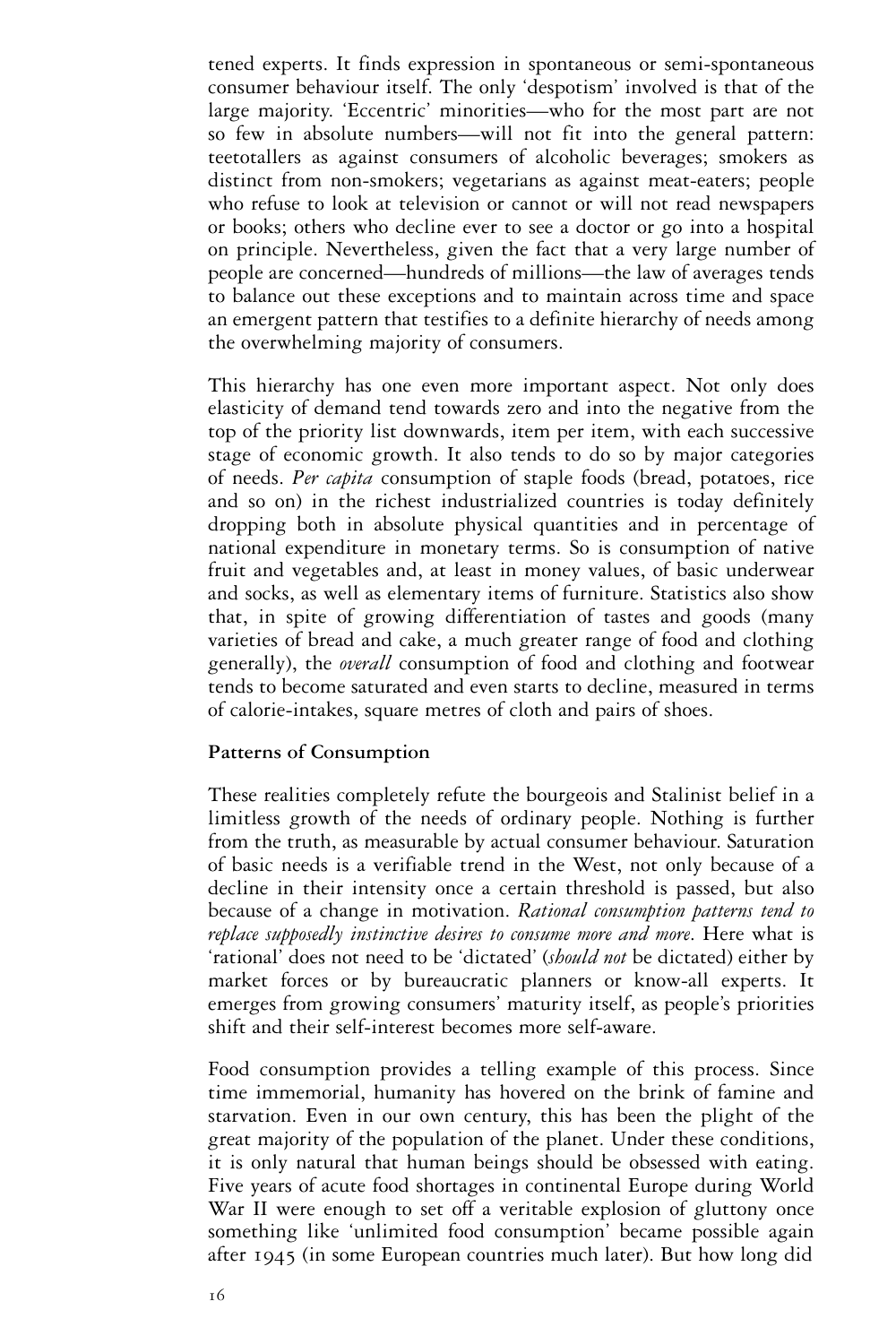this spree last? Less than twenty years after food had once again become relatively plentiful (just one generation!), priorities started to shift dramatically. Eating less became the rule, not eating more. Health became more important than satiety. This change was not due to the 'imposition' of new consumption patterns by doctors or the health industry. It was the instinct of self-preservation that prompted it. Long before the health industry had emerged, similar alterations of outlook were discernible among the rich 'who had realized socialism for themselves'. Between the obese English or French ruling classes *anno domini*  1850 and the slender American millionaires of a century later there was quite a gastronomic upheaval. Today, ordinary citizens in the West can take greater pleasure in more diversified meals. They can increasingly enjoy cooking itself as a past-time. But they will still tend to reduce their absolute intake of calories in order to live twenty years longer, instead of dying prematurely of over-eating and hardened arteries.

The consumption pattern of the sick—or valetudinarian—reveals a very similar pattern. That no one would opt to have their limbs or organs removed one by one through surgery just because the latter was free is obvious enough. But the sharp rise in the consumption of patent medicines after the War—like the increase in dental protheses and spectacles after the introduction of the NHS in Britain—was not merely, or even principally, a passive submission to the irresponsible advertising pressures of the pharmaceutical industry. It was essentially the expression of a backlog of unfulfilled basic needs. Once this backlog disappears and a certain threshold of saturation is reached, any careful and thorough campaign of education to show the ill-effects of overconsumption of medicines is likely to be effective. Medicine consumption will tend to balance out, and eventually decline (wealthier social groups already evince this pattern). Indeed it is not excessive optimism to note that systematic public education in the harmfulness of smoking has led to a definite decline in cigarette consumption, all of the tobacco industry's efforts to the contrary notwithstanding.

Two conclusions follow from these reflections. Firstly, as 'scarcity' is increasingly confined to less essential goods and services, it will be quite possible to reduce the role of money in the economy as a whole, as non-priced goods and services become more numerous than goods and services bought. For the assumption that consumers can only determine their needs indirectly, by the allocation of their money incomes to different goods and services, is absurd. Why should individuals have to take the detour of the monetary form to ascertain what they require? The real situation is obviously the opposite. They want a certain amount of food, clothing or leisure, with particular preferences as to the kinds they like, and then they say to themselves: 'I have so much to cover these needs, which means that I cannot satisfy all of them, and hence I must make my choices within them.' It is not that they first possess money and then go around saying: 'Thanks to the cash in my pocket and the shop-windows in front of me, I now understand that I am hungry'! The simplest—as well as the most democratic—way of adapting material resources to social wants is not to interpose the medium of money between the two, but to find out people's needs just by asking them what they are.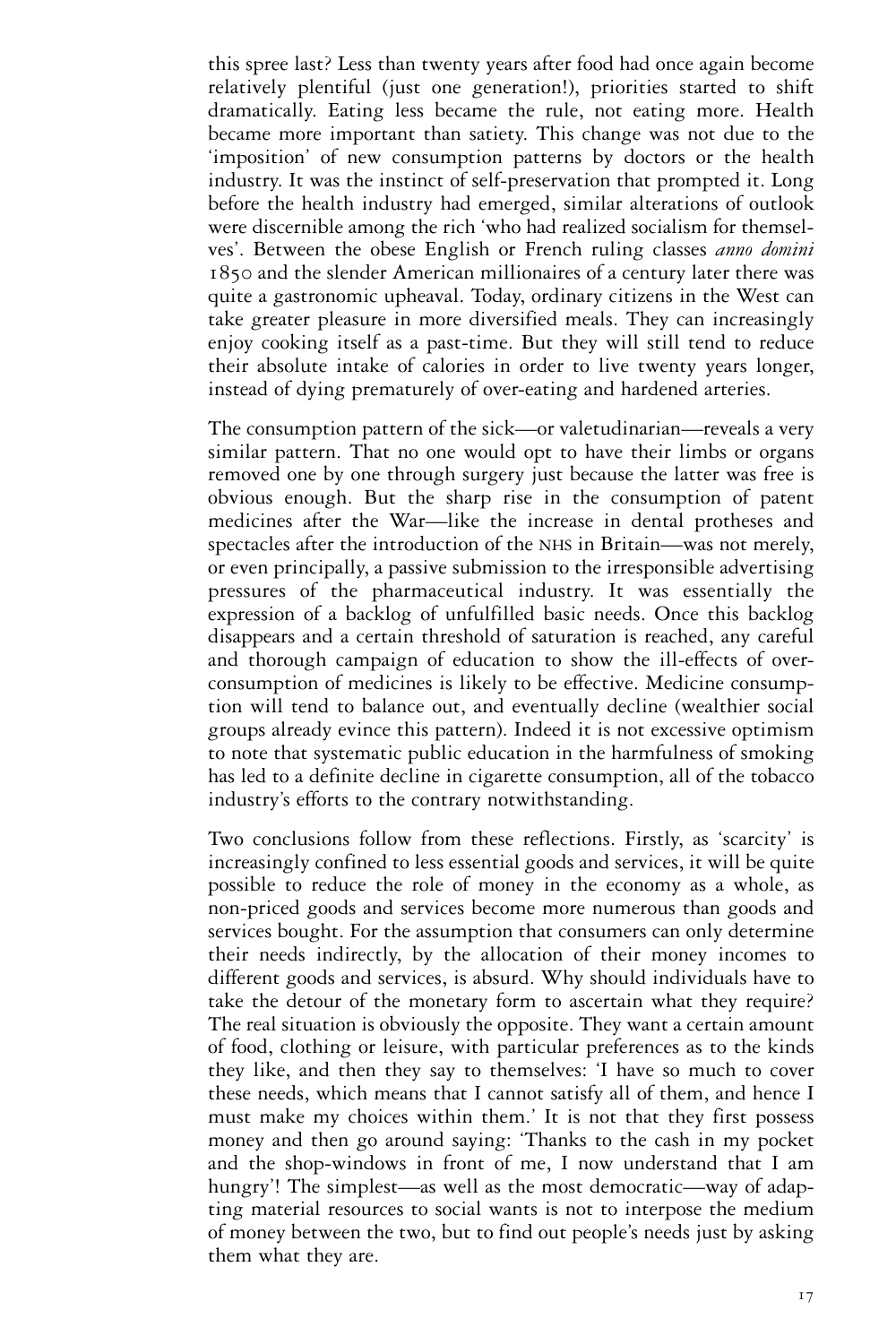Of course, the advanced capitalist countries of today which could together become a socialist commonwealth of tomorrow are composed of millions of different human beings with their own individual tastes and inclinations. In the transition towards socialism, all uniform standardization of output of the kind introduced by capitalism would be tendentially reduced. At a certain point of need-satisfaction—or saturation—there naturally occurs a change from passive to active consumption, and a greater individuation of needs which calls for more creativity in meeting them. By and large, it is likely that *new needs* would fall into two categories. There will be those that are developed by adventurous and imaginative minorities, eager to experiment with novel products and services. But *mass* production of new goods would not be automatic as a result of new inventions. It would have to be a conscious choice taken by the majority. Twenty per cent of the population would not have the right to impose the generalization of new goods on all citizens, although they could increase their own work-load to ensure their production. On the other hand, there will also be cases where the majority does opt for a quite new range of goods or services, and a fundamental readjustment of the general plan would ensue to accommodate the new need. In the history of twentieth-century capitalism, such great consumer revolutions have been relatively rare. Three major ones stand out—the motor-car, electrical household appliances, and plastic goods—which have radically changed the lives of hundreds of millions of people. Under socialism, such mass transformations would occur not ruthlessly and anarchically, but rationally and humanely, for the first time at the behest and under the control of those affected by them.

That would provide the objective basis for the withering away of commodity production and monetary exchange. At the same time, the intensity of social conflicts can diminish, provided that institutions exist which render the satisfaction of basic needs for all an automatic, customary, self-evident everyday experience. That would provide the subjective basis for the withering away of a money and market economy. For social strife is tremendously violent and bitter when food, land, basic work patterns, elementary education and health, fundamental human rights and freedoms are involved. But there are no examples of millionaires killing each other daily over entry to exclusive Bahamas beaches, or world wars breaking out over Old Masters or even seats on the Chicago Exchange (painful though momentary lack of these may be). Occasional political intrigues, large-scale corruption and even murder may be employed to resolve conflicts over the allocation of these 'scarce resources'. But such imbroglios are not to be compared with the horrors of the Irish famine, the Great Depression, or the Indian caste-system. If conflicts of the kind generated by starvation, unemployment and discrimination were to disappear, we would have a different world—with other behavioural patterns and other mental structures. If 'acquisitiveness' were restricted to luxury goods, and competition to a scramble for Cuban cigars, they would be qualitatively different phenomena from what is to be seen today. We do not hesitate to say that such a world would be a better one for 99 per cent of its inhabitants.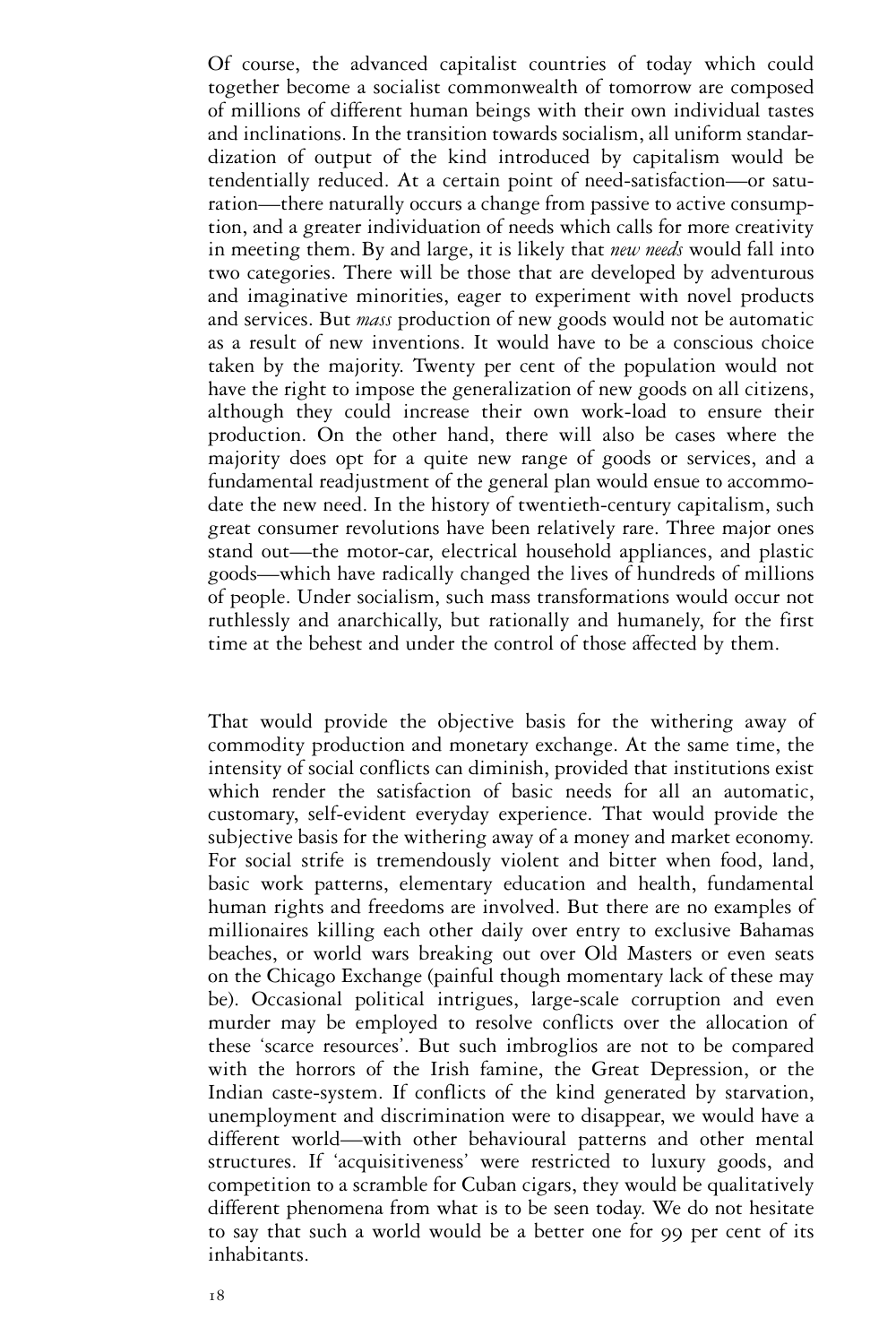# **Tyranny over Wants?**

Nevertheless, there will be those who resist these conclusions. For as soon as we use the concept of a 'hierarchy of social needs', in which some claim greater priority than others, a formidable suspicion arises, especially after the experience of bureaucratically centralized—that is, bureaucratically managed and mis-managed—economies in our time. By what right, in the name of whose authority, and with what inhuman results are such 'priorities' to be imposed on real living human beings? Isn't that the 'road to serfdom'?

This is an argument which socialists, more deeply devoted to human emancipation—that is, freedom—than the adherents of any other philosophical or political outlook, must take very seriously. But it is important to address it carefully and scrupulously. In a work recommended by Nove, *Dictatorship over Needs*, Ferenc Feher roundly denounces the rulers of the USSR, China and Eastern Europe for exercising a wholesale tyranny over the wants of their populations. The case he makes is a powerful one. But it is also a partial one, that contains a significant contradiction of its own. The source of that contradiction lies in a concept that recurs again and again, in the work not just of Ferenc Feher and Agnes Heller, but of Ota Sik, Branko Horvath, Wlodzimierz Brus and many other advocates of 'market socialism'.<sup>4</sup> It is no accident that the same notion is to be found equally in the writings of the more theoretically trained and intellectually consistent neo-liberals, not to speak of classical liberals like von Mises, von Hayek or Friedman. The concept in question is that of 'socially recognized needs'. Now for all these theorists, whatever their other—major—differences, scarcity of resources is the bedrock on which economic theory (*all* economic theory) must be built. But scarcity of resources automatically implies that *not all* individual needs *can* be satisfied. That is the silent premise behind the formula of 'socially recognized needs': *individual needs are not automatically recognized by society*. *Only part of them are*. So a consistent individualist should conclude: the formula of 'socially recognized needs' *implies in all cases a tyranny over individual needs by society*. That will be as true of a market economy as it is of a planned economy. The tyranny is unavoidable. The only question is the specific form it takes, and the socio-political consequences which flow from that form.

# **Forms and Consequences**

For liberals and market socialists alike, it seems obvious that the despotism of the market—'rationing by the wallet'—is less painful for the individual and less damaging to personal freedom than the despotism of a plan—or rationing *tout court*. This may well seem plausible if one compares particular extremes in the Northern hemisphere—for example, rationing through income differentials in welfare-state Sweden with rationing by Gosplan decision in Stalin's Russia. But such extremes are

<sup>4</sup> See, among others, Wlodzimierz Brus, *The Market in a Socialist Economy*, London 1972; Branko Horvath, *The Political Economy of Socialism*, London 1976; Ota Sik, *The Third Way*, London 1976; R. Selucky, *Marxism, Socialism and Freedom*, London 1979; Ferenc Feher and Agnes Heller, *Dictatorship over Needs*, London 1984.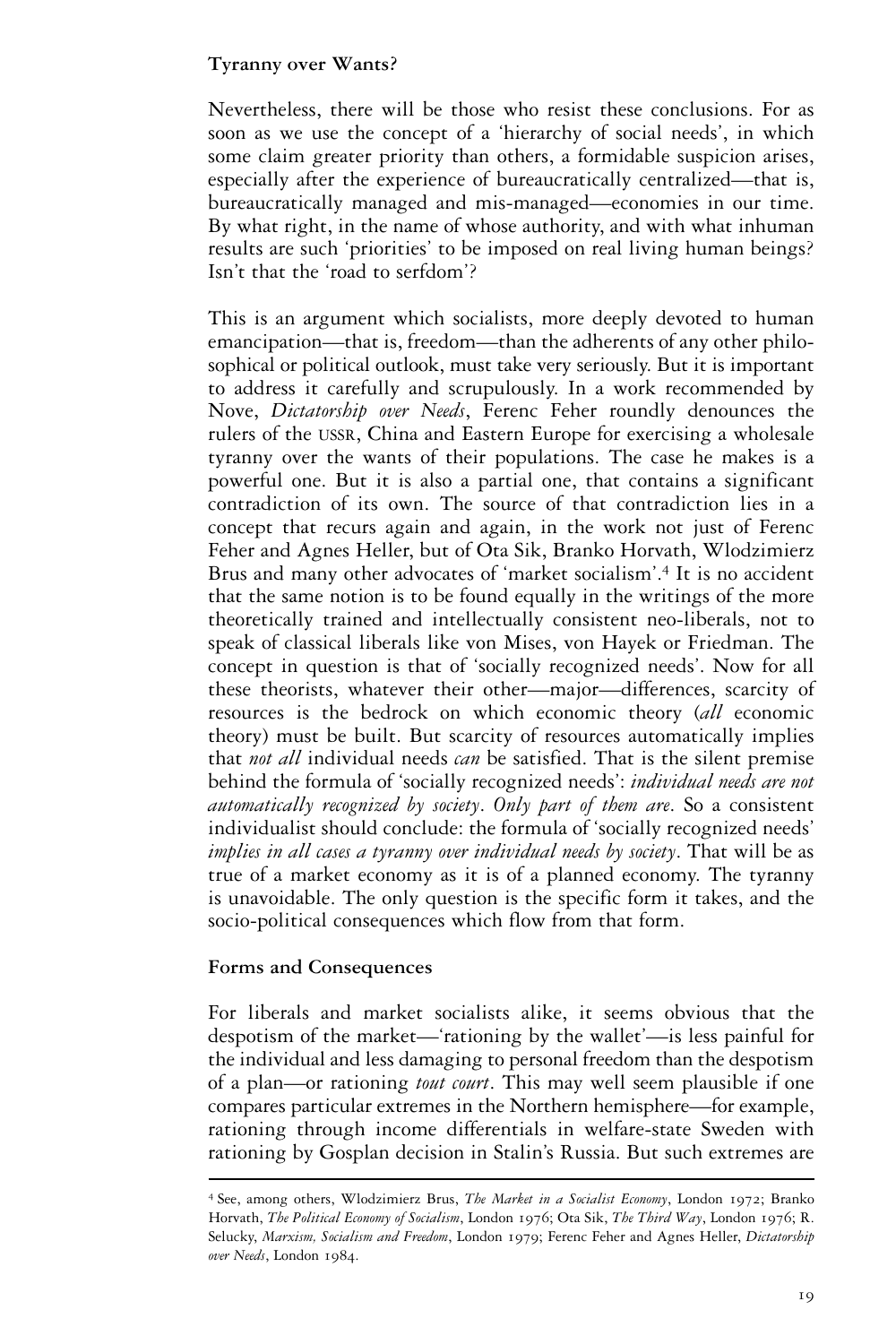historically the exception rather than the rule. If one takes the historical average of capitalist rationing through market relations and income differentials, characterized by great mass poverty and extreme income inequality (the average for the whole capitalist world over the past 150– 200 years), the conclusion is far from obvious.

The less that basic needs are satisfied by current income distribution, the more indifferent people are to the specific forms which that lack of satisfaction takes. News agencies recently reported a Catholic priest in Santiago as stating that after the latest devaluation of the Chilean peso the city's poor (over fifty per cent of the population!) *could not even buy bread with their money income*. Milton Friedman and his Chicago Boys would have a hard time convincing them that they are 'freer' than citizens of East Germany who do not suffer from lack of staple foods, whatever the tyranny exercised over their other, less basic needs. Contemporary Africa provides another example of these truths. When famine devastates the Sahel, is there anyone who would condemn food distribution by physical rations to the starving as a 'dictatorial' allocation reducing them to 'serfs'—where selling food to them would make them 'freer'? If a grave epidemic breaks out in Bangladesh, is distribution of medicine in physical form resented as obnoxious compared with its purchase on the market? The reality is that it is much less costly and more reasonable to satisfy basic needs, not through the indirect road of allocation by money on the market, but through direct distribution or redistribution—of the total resources available for them.

Money and market relations, by contrast, come into their own as instruments for enabling greater consumer freedom to the extent that basic needs have already been satisfied. For consumer freedom implies consumer choice, and confronted with really fundamental needs, the consumer precisely has no choice. You don't normally 'choose' between bread and a seat in a jet plane, between elementary education and a second TV set, between health care and a Persian carpet. Money as a medium for consumer freedom is efficient only for decisions among what is relatively superfluous—given a high degree of income equality. As a means of determining the basic directions of social resource allocation, it is likely to be both unjust and inefficient.

Of course, if a society democratically decides to give an allocative priority to the satisfaction of basic needs, it automatically reduces the resources available for the satisfaction of secondary or luxury needs. This is the sense in which there is no escape from some 'dictatorship over needs', as long as unsatisfied wants have not become completely marginal ones. But here is where the merits of the political case for socialism become most obvious. For is it more just to sacrifice the basic needs of millions, or the secondary needs of tens of thousands? To ask this question is not to sanction the frustration of the more sophisticated needs which have developed with the advance of industrial civilization itself. The socialist prospect is one of a gradual satisfaction of more and more needs, not of a restriction to basic requirements alone. Marx was never an advocate of asceticism or austerity. On the contrary, the concept of the fully developed personality that is at the very heart of his vision of communism implies a great variety of human needs and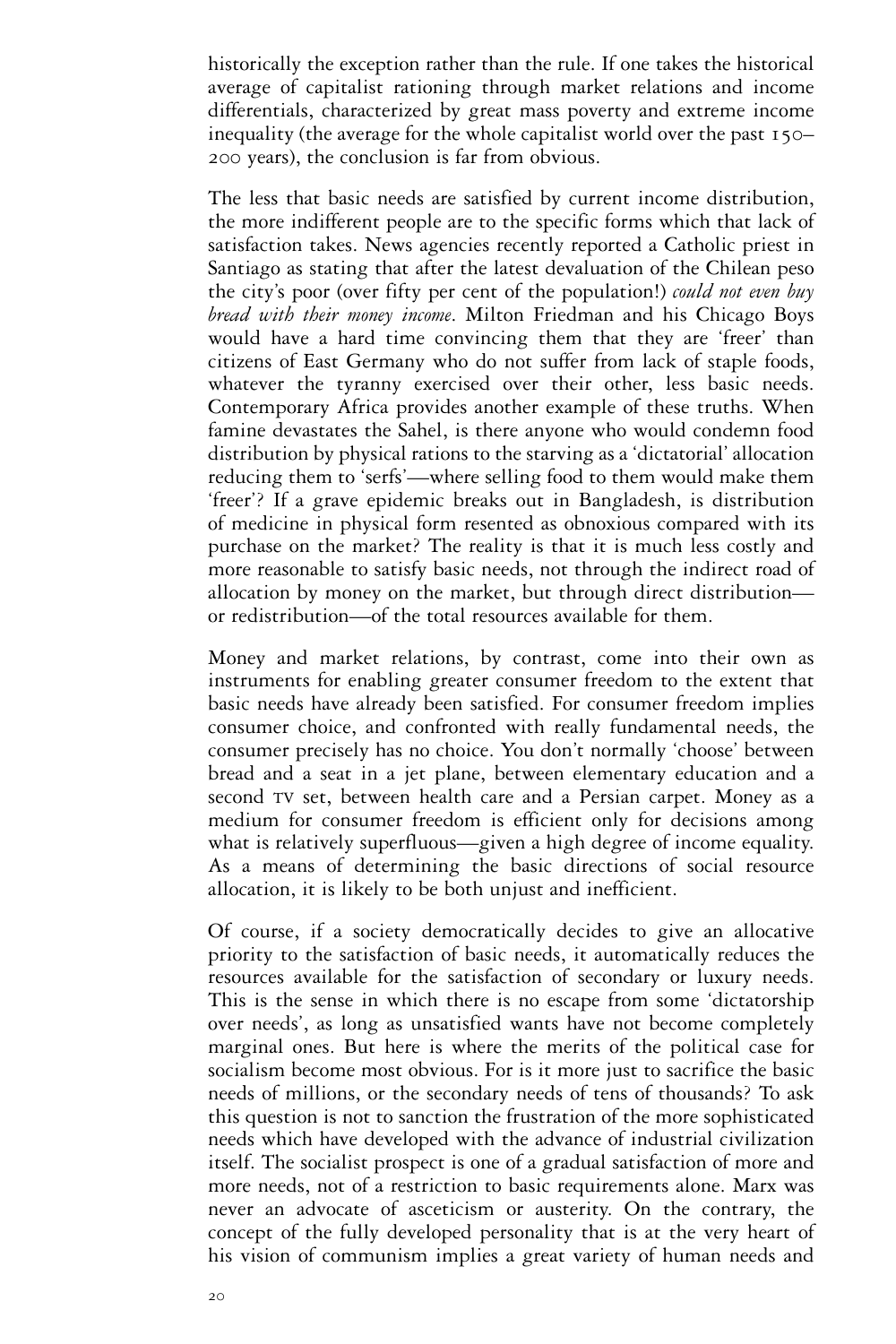their satisfaction, not a narrowing down of our wants to elementary food and shelter. The withering away of market and money relations envisaged by Marx would involve the gradual extension of the principle of *ex ante* resource allocation for the satisfaction of these needs to a greater and greater number of goods and services, in a wider and not lesser variety than exists under capitalism today.

# **4. Despotism over Producers**

So far we have followed Alec Nove—and other critics of Marxian socialism—in focusing on problems of consumption. But this concern is, of course, in itself a one-sided one. For the average citizens of an advanced industrial country are not only and not even mainly—that is, for the greater part of their adult lives—consumers. They are still first of all producers. They still spend an average of at least nine to ten hours a day, five days a week, working or travelling to and from work. If most people sleep eight hours a night, that leaves six hours for consumption, recreation, repose, sexual relations, social intercourse, all taken together.

Here a double constraint arises, with which the champions of 'consumer freedom' hardly deal. For the more you multiply the number of needs to be satisfied within a given population, the greater the work-load you demand from the producers at a given level of technology and organization of the labour process. If decisions about this work-load are not taken consciously and democratically *by the producers themselves*, they are dictatorially *imposed* on them—whether by Stalin's inhuman labour legislation or by the ruthless laws of the labour market, with its millions of unemployed today. Surely any advocate of a juster and more humane society should feel as deeply repelled by this tyranny as by that over consumer needs? For the system of 'rewards and punishments' through the market, ingenuously extolled by so many on the Left nowadays, is nothing but a thinly disguised despotism over the producers' time and efforts, and therewith their lives as a whole.

Such rewards and punishments imply not only higher and lower incomes, 'better' and 'worse' jobs. They also imply periodic lay-offs, the misery of unemployment (including the moral misery of feeling useless as a social being), speed-up, subjection to the stop-watch and the assembly-line, the authoritarian discipline of production squads, nervous and physical health hazards, noise bombardment, alienation from any knowledge of the production process as a whole, the transformation of human beings into mere appendices of machines or computers. Why is it obvious that millions of people should submit to such constraints just for the sake of assuring 10 per cent more 'consumer satisfaction' to 50 per cent of their contemporaries, or even to only 20 per cent of them? But that is exactly what the market economies *force*  them to do, if they want to escape dereliction or incapacity to take care of their families and themselves! Is that a price worth paying for fundamental alienation in the production process? The least one can say is that the case is far from being proven. Might it not be preferable to forego the Betamax, the second car (perhaps even the first, if adequate public transport were available), the electrical meat-cutting knife, and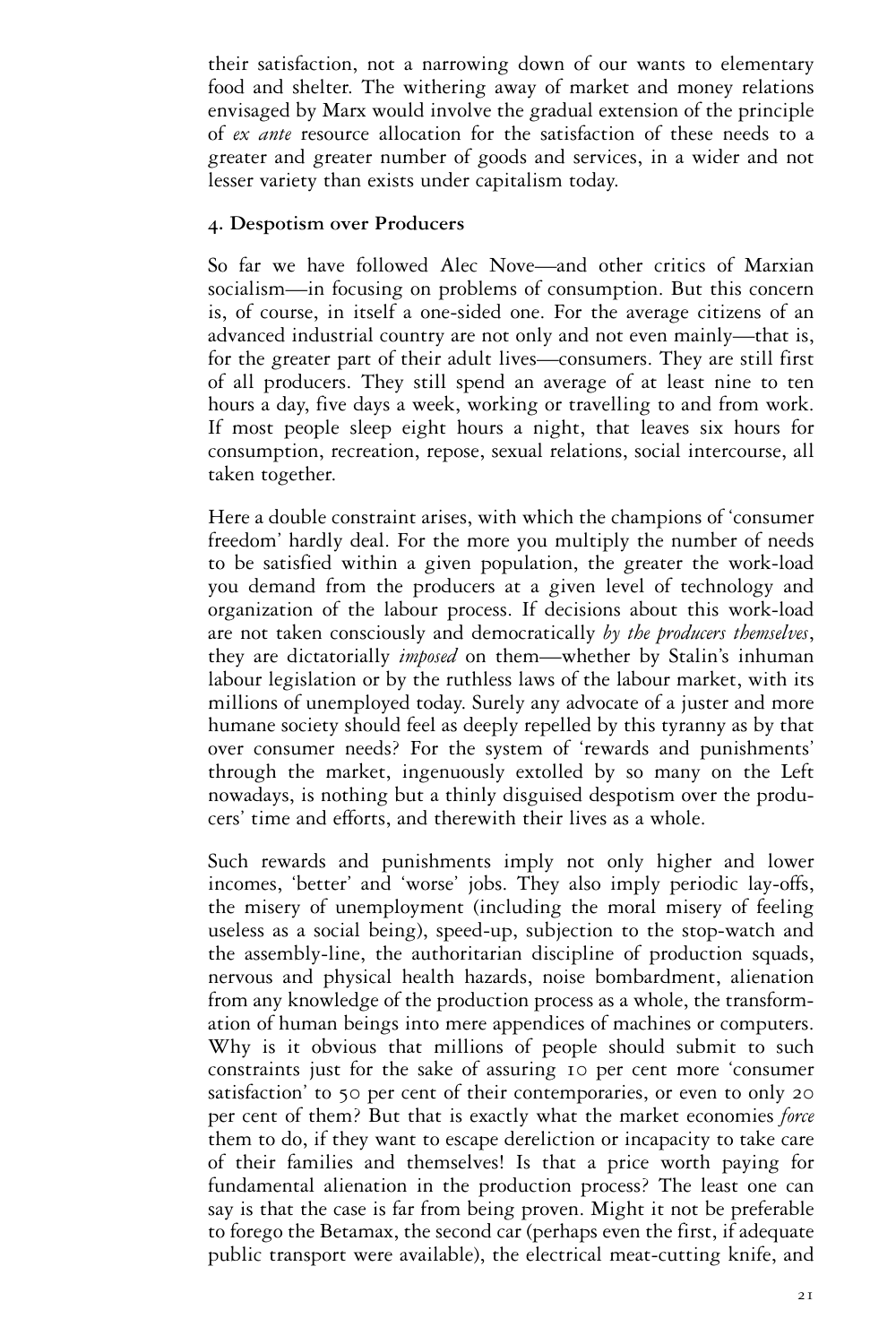to work ten hours fewer a week, with much less stress—if the satisfaction of all primary needs were not endangered by such a reduction? Who knows what the producers would decide *if they were really free to make a choice—*that is, if the alternative were not a fall in the satisfaction of their basic needs and a catastrophic increase in the insecurity of their existence?

In a market economy—any form of market economy, no matter how 'mixed', including the economy of 'market socialism'—these decisions cannot be taken freely by the producers. They are dictated behind their backs—either by employers deciding for them, or by 'objective laws' over which they have no control. But there is nothing fatal about this despotism. The presumed emperor here really does have no clothes. There is no compelling reason to prevent the producers of a free community from saying: 'We are one million. Working twenty hours a week, with twenty million hours spent using a given stock of equipment and observing a given organization of our labour, we are capable of satisfying x basic needs at this stage and for a foreseeable future—no more and no less! We can try, through rationalization of our technology and labour organization, to reduce that work-load in the coming twenty years to sixteen hours a week. We consider *that* a top priority. There are still additional needs to be satisfied—but we are not ready to work more than five hours a week currently and four hours a week in twenty years, for the satisfaction of these additional needs. So we *fix* a legal working work of twenty-five hours today and of twenty hours to be gradually introduced in the coming years—even if that implies that some needs will not be satisfied.' By what principles of 'fairness', 'justice', 'democracy' or 'humanity' are the sovereign rights to decide what time and effort to devote to the satisfaction of consumer needs snatched from the hands of the producers themselves?

# **5. Objective Informal Cooperation**

Nove never directly confronts this question. But he would doubtless reply that his book contains a tacit answer to it. For throughout *The Economics of Feasible Socialism* he argues that, even if the market has its drawbacks, the only alternative to it as a coherent economic organizing force is a powerful centralized bureaucracy. This is one of the leitmotifs of his work. But it is a dogmatic prejudice, which remains quite unproven. In fact, it can be empirically demonstrated that it is becoming increasingly untrue even today, both in the West and the East, before any Marxist form of socialism has been realized. For what Nove has overlooked is that the growing contradiction between the objective socialization of labour and the continued fragmentation of decisionmaking can less and less be contained either by the market or by centralized bureaucratic planners. What prevents both these clumsy and irrational systems from collapsing is the fact that they are in effect bypassed *by millions of daily acts of objective informal cooperation*.

What do we mean by this? To understand what is at stake here, it is necessary to make an important distinction. Money relations are not simply identical to market relations; for they can be quasi-market or pseudo-market relations. In such cases, the same monetary form conceals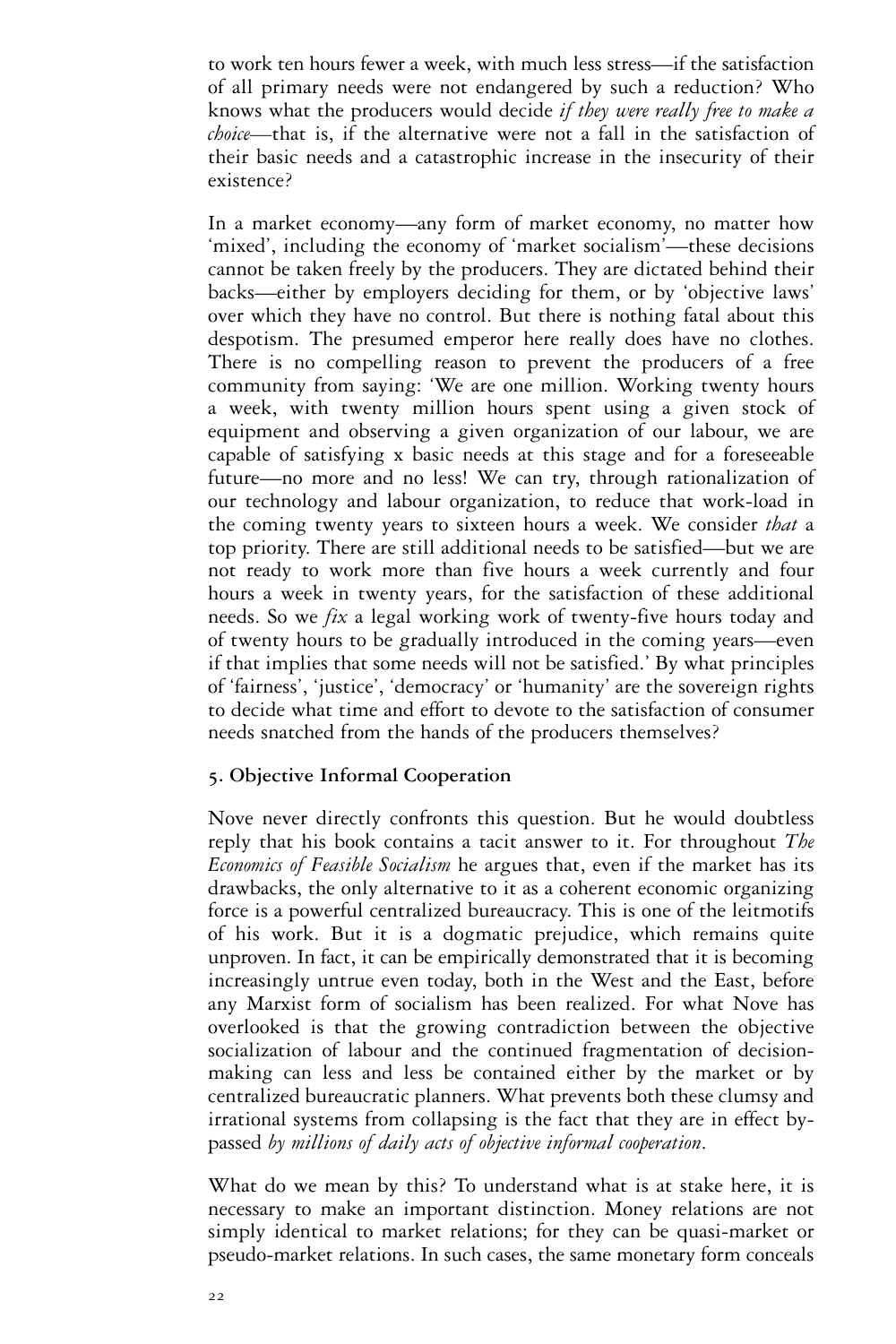quite different real contents. Now a market economy is one that is *guided*  by price fluctuations. The 'economic agents', be they consumers or firms, *react to market signals*. If no such reaction occurs, then it is hard to prove (unless it is an axiom that needs no proof—i.e. a revealed dogma) that the signal is economically relevant. But what do studies of actual consumer behaviour, including of working-class consumption, in the advanced capitalist countries tell us in this regard? They show that the great majority of currently produced goods are bought in customary shops, or from customary service distributors, *independently of price fluctuations*. It is no exaggeration to say that this holds for at least 80 per cent of the consumption of the average consumer.

Thus no current price fluctuation will induce a normal client suddenly to change their baker, grocer, bus or underground, their hairdresser, supermarket or even haberdasher, let alone their children's school or hospital. The ordinary person does not run around from one fruiterer to another to find out where a pound of apples is 5p cheaper. *Their time*  (and in many cases: habit, desire to talk to familiar vendors or other customers) *is more precious than these marginal differences*. Typically, it is only when economic catastrophes occur (oil prices increase 300 per cent, or income falls 30 per cent as a result of unemployment) that such consumption patterns respond to orthodox market signals—and even then by no means for all goods and services. The evidence indicates that ongoing non-market responses have superseded market reactions in many fields of daily economic behaviour. Even in working-class neighbourhoods, a suddenly cheaper supply of apples may be regarded with suspicion ('lower quality?' 'a publicity stunt?') and sell less and not more than fruit that is a little costlier. A relatively moderate increase, say 10 per cent, in the price of package holidays can stimulate rather than depress vacation expenditure, as long as income and employment remain unchanged.

Economic relations of this kind involve neither a real market economy, nor bureaucratically centralized planning. What they represent is elementary forms of spontaneous cooperation. They will often remain relatively stable for years, if not decades. Of course, they can be changed at will by the individual, or the household, and often are—but without any outside force dictating such changes, or any major economic upheaval occurring as a result of them. The same holds good for many inter-firm transactions. A frantic search among a multiplicity of suppliers in order to cut the materials' bill by 5 per cent will make no sense for a large company, if only because its customary suppliers will tend to guarantee reliable delivery times and a reasonable quality of goods, vouched for by experience, which more than outweigh small price differentials. That is how most business is conducted today in capitalist—and 'socialist' countries: based on habit, custom, routine and the natural cooperation that grows from mutual knowledge and foreseeable results.

# **An Objection**

But it may be objected: these millions of acts of voluntary cooperation, which are themselves not guided by either market signals or bureaucratic directives, are nevertheless underpinned and rendered possible by power-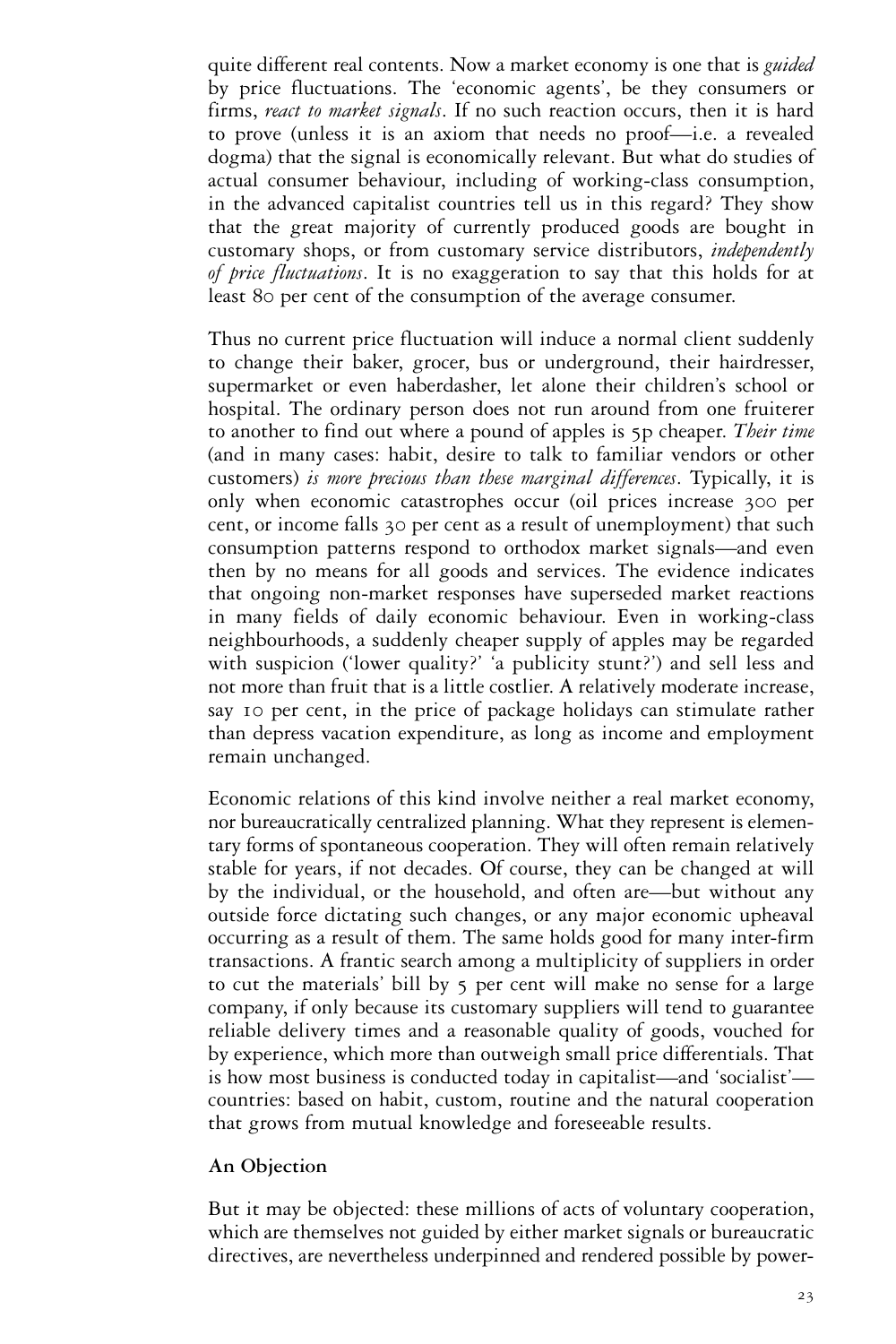ful forces for economic centralization, whether market or planned in character. Routine cooperation regulates only relatively small decentralized operations, not large-scale centralized ones. This objection contains an element of truth. But it is a smaller one than might appear at first sight. Its force rests on the contrast between—say—on the one hand the millions of customers who routinely go to small shops or supermarkets to buy their condensed milk, without watching small price changes over a wide area with eagle eyes to shift their custom to the cheapest outlet; and on the other the Nestlé or Carnation corporations, whom the market *forces* to watch production costs and returns on that milk with eagle eyes indeed, on pain of bankruptcy. Has the 'market' not actually obliged these giant trusts to fuse—or was it not the market?

Yet Nestlé's own distribution network to its thousands of retail outlets will be thoroughly routinized; and its output of condensed milk will be highly automatic and routinized as well. In fact the 'market' scarcely enters into this circuit in any economically relevant way at all, since Nestlé, being a monopoly, can naturally impose sale prices based on average production costs plus a pre-established profit margin. People need milk in any case and consume it in more or less predetermined quantities, so the only economically significant facts here are what share of national income (or of national expenditure) will be devoted to milk consumption, and what part of production resources will be allocated to producing and distributing milk under optimal conditions of dietetics and hygiene. Given the advanced techniques already existent, all other fluctuations are absolutely minimal.

A still more striking example is the power industry. A national power grid—indeed the international grid of the EEC and a few adjoining countries—does not need any market forces or centralized bureaucracy to function smoothly. The marginal elasticity of demand for electricity can be fairly accurately established on the basis of statistical series. The maximum load at given times throughout the year can be predicted in advance. Sufficient reserve capacity can be kept against any danger of sudden breakdown or steeply increased demand. The result is that the stable distribution of power among several hundreds of millions of customers essentially requires neither market forces nor big bureaucracies. It could largely be handled by computers working on the available statistical data.<sup>5</sup> Indeed, it is a 'pricing' of this good that is becoming increasingly irrational (at least for private consumers and the average enterprise—the few industries which are very large consumers of electricity could still be charged). If that were abolished, about 90 per cent of the existing bureaucracies of the power industry—West and East could be suppressed altogether.

Such cases cannot be generalized to all goods and services, in every branch of industry or sector of society. Some problems of centralization are indeed technically of such a nature that routine cannot substitute for decision-making institutions. The *overall* division of economic

<sup>5</sup> For the use of the computer to introduce completely automatized enterprise management systems in the USSR, called in English ASUP by the author, see Martin Cave, *Computers and Economic Planning*, Cambridge 1980, pp. 153–67.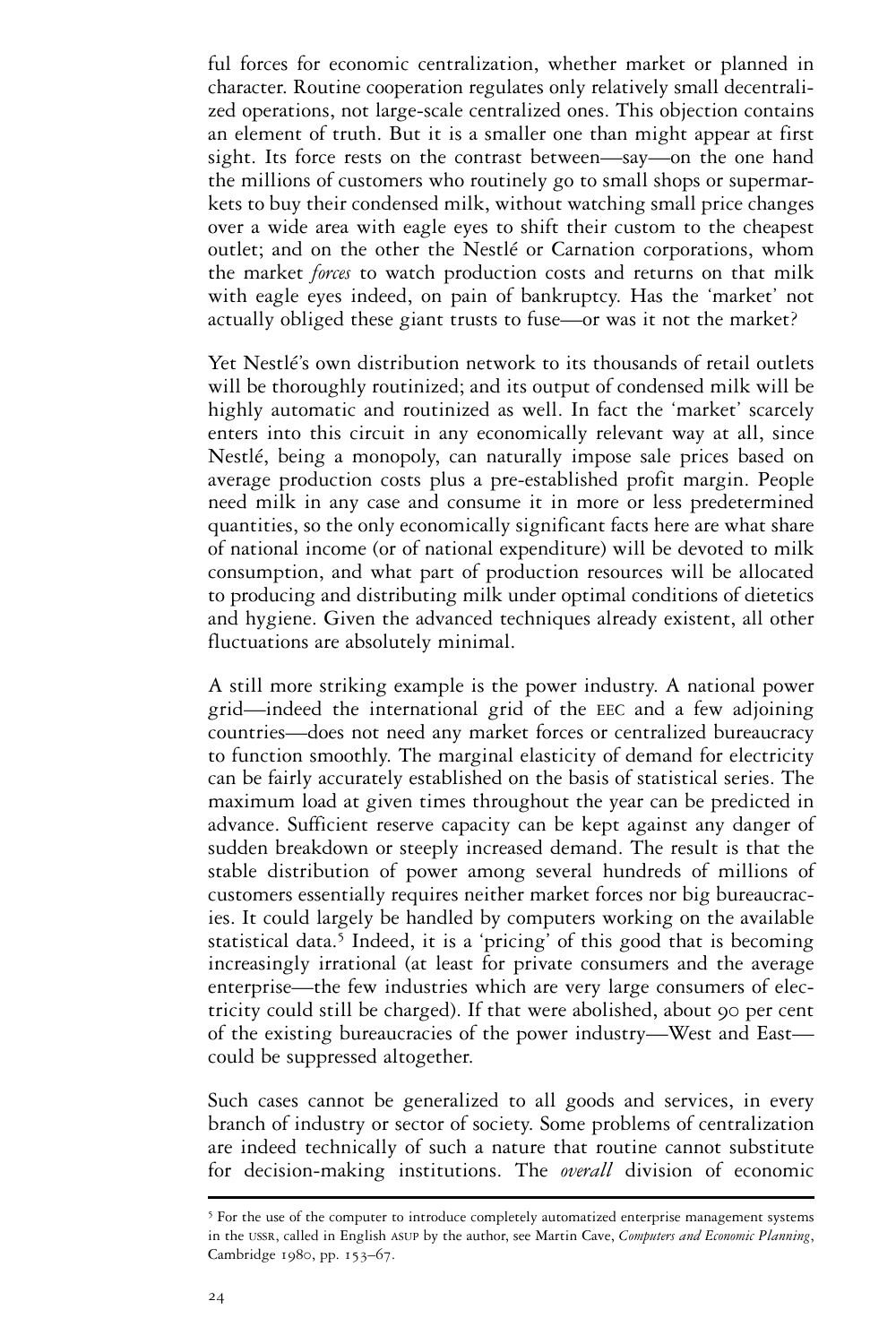resources (on a national and international scale) between different branches of activity and sectors of society must be regulated by a deliberate agency. But precisely the trend towards wider and wider *de facto* cooperation between ordinary people, which has developed side by side with the objective socialization of labour, shows that there *is* a way out between the Scylla of blind market forces and the Charybdis of huge centralized bureaucracies: *democratically centralized—that is, articulated—self-management, based on deliberate and free cooperation*.

# **6. Innovation and Motivation**

But would this 'third solution' not lead to an idealization of routine and custom—that is, to economic stagnation? Certainly not in the field of production, where the producers' interests in reducing their workload and ameliorating human ecology would generate a built-in incentive to cost-cutting. Perhaps it would slow down the onrush of new consumer goods. An alteration in the current commodity stream would in itself scarcely involve much hardship—even the richest consumers have after all lived quite happily without electronic games or mobile telephones in the recent past. Only a misanthropic vision of humanity would gauge its relative progress or health by the increasing number of decreasingly useful gadgets its citizens consume. A socialist democracy would *grow* in *civilization* rather than in mere consumption—that is, in a broadening range of *meaningful human activities and relations*: the rearing of children and spread of education, caring for the sick and disabled, the practices of creative work, the exercise of the arts and the sciences, the experiences of love, the exploration of the world and the universe. Would a society that gave the highest priority to the fight against cancer and heart diseases, to the study of the development of children's character and intelligence, to the comprehension and reduction of neuroses and psychoses, be such a dull and unexciting one compared to the joyfully dynamic world we now live in? Is the freedom to live longer and in greater mental and physical health less important than the freedom to buy two colour TVs?

The absence of market competition in no way necessitates a lack of product innovation. Throughout history, indeed, most key discoveries and inventions have been made wholly outside any commercial nexus. Profit did not exist when fire was first conserved. Agriculture and metallurgy were not brought into being by the market. Printing was not invented for gain. Most of the great medical advances—from Jenner to Pasteur and Koch to Fleming—were not induced by hope of financial recompense.<sup>6</sup> The electrical motor was born in a university laboratory, not a business workshop. Even the computer, let alone the spacecraft, was designed for public (albeit military) purposes, not for enriching private shareholders. There is not the smallest reason to assume that a withering away of market relations and monetary rewards would lead to the disappearance of technological innovation. For its impulses lie

 $6$  Cesar Milstein, Nobel prize-winner for medicine in 1984, refused to take out a patent on a discovery that could be generating a £1 billion market by 1990: 'A patent would have meant keeping everything secret while we thought about applications—an outrageous insult to science. Patents are an intellectual swindle.' *Sunday Times*, 21 October 1984.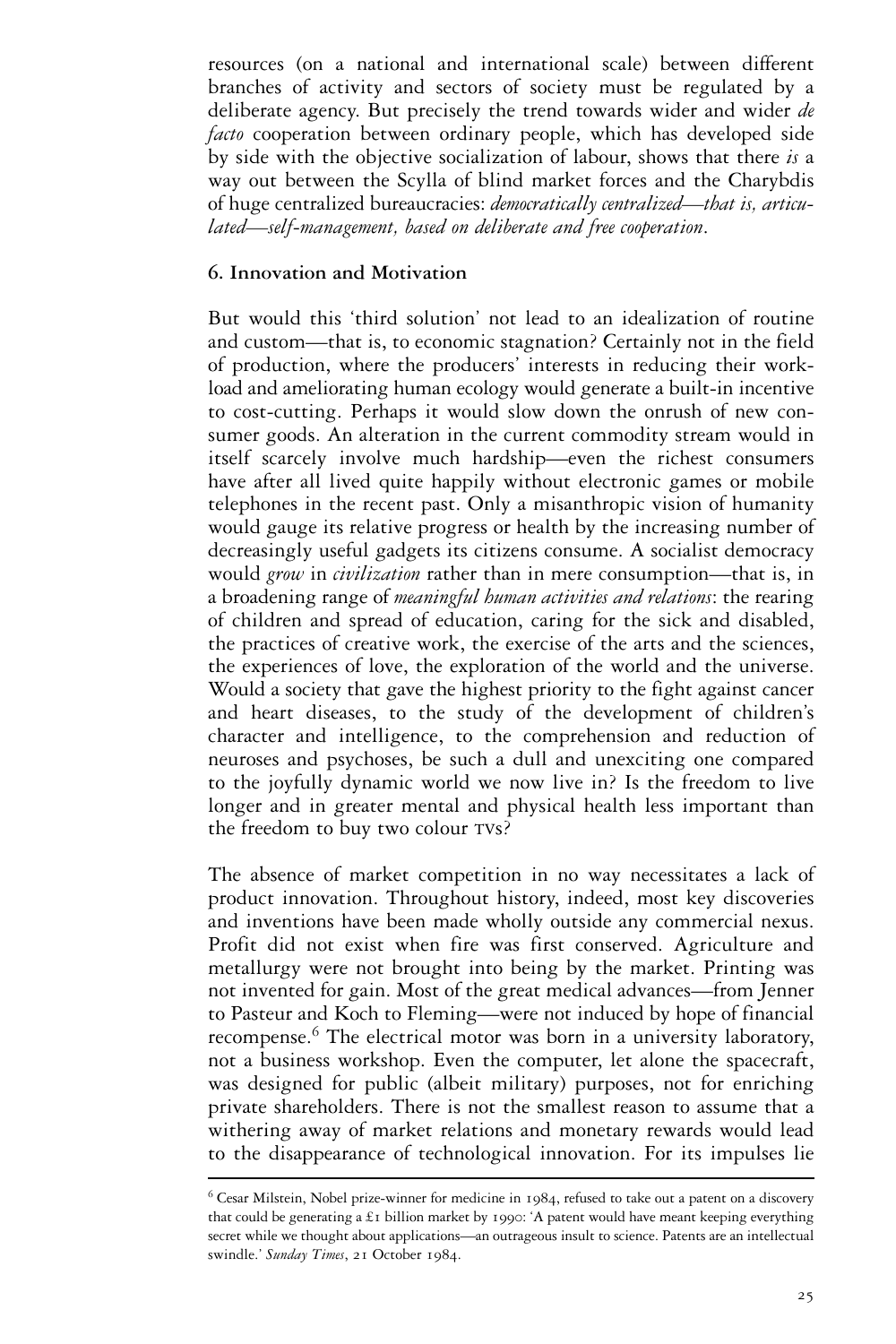much deeper than mercenary competition—in the natural propensity of ordinary producers to save their own labour, and in the unforced intellectual-scientific curiosity of human beings.

Likewise, there is no foundation for the widespread notion that social equality is an obstacle to economic efficiency. Evidence to the contrary can readily be found in the Israeli kibbutzim, where a third generation is now growing up of people living in an environment characterized by a basic absence of money relations in the fields of both production and consumption. The kibbutz is, of course, is no sense a socialist community. On the contrary, it is a settler military village which has functioned as a colonial wedge against the Palestinian population, with all the strains and corruptions this role involves. Moreover it is embedded in a capitalist economy which subsidises it, and so is increasingly intertwined externally with capital/wage-labour relations. But precisely because of these unpromising conditions, it is all the more remarkable that the simple abolition of money and market relations within the kibbutz should have led to so many of the socio-economic results Marx and Engels forecast from it. In spite of the complete disappearance of monetary rewards and sanctions, people in the kibbutz produce normally and efficiently—in fact on average more efficiently than in the surrounding market economy. No new 'non-monetary' kinds of economic inequality, privilege, exploitation or oppression have emerged. Violence and crime have all but vanished. There are no prisons or 'corrective' labour camps. The average level of health, culture and well-being is strikingly superior to that of Israeli society as a whole. There is unrestricted political and cultural freedom. All this is confirmed not only by apologists for the system but by highly critical observers such as the psychoanalyst Bruno Bettelheim, the liberal Dieter Zimmer or the sociologist Melford Spiro.<sup>7</sup> Of course there are plenty of conflicts—between generations and between genders, for one thing. The kibbutz is no fulfilled utopia. Individualist inclination and behaviour have by no means disappeared as a result of socio-economic equality. After all, why should it? The hallmark of a classless society itself would not be the similarity of the individuals who comprise it, but the greatest differentiation of the greatest number of individuals within it. The goal of socialism is not so much the socialization of the person as the personalization of society—that is, the fullest possible development of the unique personality of *each* individual.

# **7. Articulated Workers' Self-Management**

The issue of *motivation—*to efficiency, cooperation and innovation—is thus in no way an insuperable problem for a socialist democracy. A more immediate difficulty lies in the *institutionalization* of popular sovereignty itself. How can a maximum of basic consumer satisfaction be combined with a minimum of producer work-load? Alec Nove rightly dwells on this contradiction, which no serious Marxist would deny. But to register that this is a real contradiction—that you cannot

<sup>7</sup> See, among others, Bruno Bettelheim, *The Children of the Dream*, New York 1969; Rabin-Beit Hallahmi, *Twenty Years Later*, New York 1982; Gunar Heinsohn (ed.), *Das Kibbutz-Modell*, Frankfurt 1982; Dieter Zimmer, 'Die Form des neuen Menschen', in *Zeitfragen*, 12 October 1984.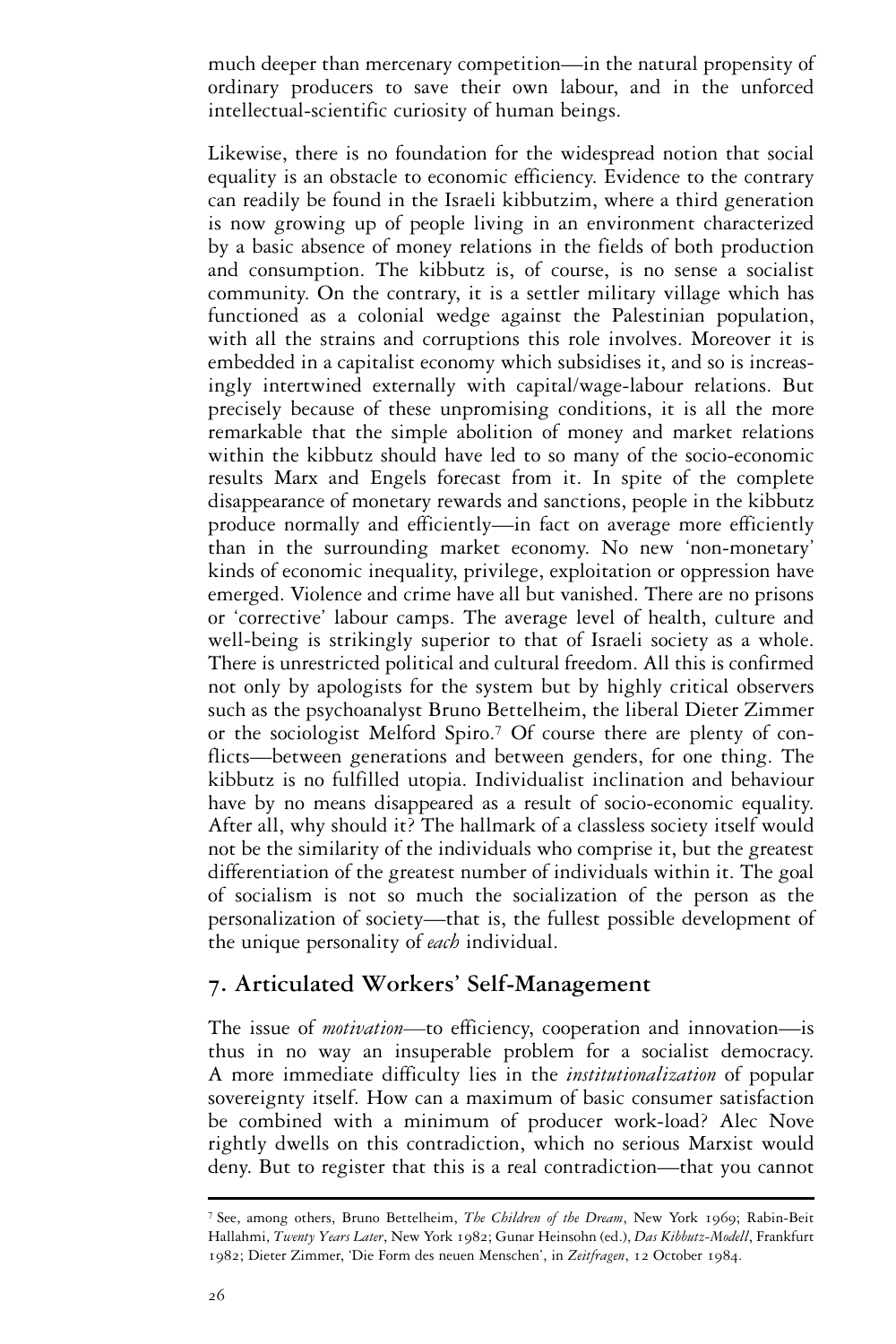produce goods and services *ad infinitum* in hours of human labour tending towards 1 or 0 a week, except with a 'total' robotism still lost in the mists of a distant future—does not mean that you cannot dramatically increase the satisfaction of basic consumer needs for all human beings, while simultaneously reducing no less dramatically the burden and alienation of the labour of the direct producers. A system of articulated self-management could go far to realizing these goals. Its main mechanisms and institutions would function as follows.

Regular—let us assume for the sake of simplicity: annual—congresses of national, and as soon as possible international, workers' and popular councils would determine the great divisions of the national product, starting from coherent alternatives previously debated by all citizens in the election of that congress. The choices—that is, the main foreseeable consequences of each option—would be clearly spelt out: average workload (length of the working week); priority needs to be satisfied for all through guaranteed allocation of resources ('free' distribution); volume of resources devoted to 'growth' (reserve fund  $+$  consumption of additional population  $+$  net investment as a function of technological choices again clearly spelt out); volume of resources left for 'nonessential' goods and services to be distributed through money mechanisms; minimum and maximum money incomes; pricing policy for marketable goods and services. The global framework of the economic plan would thereby be established on the basis of conscious choices by a majority of those affected by it.

Starting from these choices, a coherent general plan would then be drawn up, utilizing input-output tables and material balances, indicating the resources available for each separate branch of production (industrial sectors, transportation, agriculture and distribution) and social life (education, health, communications, defence if that remains necessary, etc). The national or international congress would not go beyond these general instructions and would not lay out specifications for each branch or producing unit or region.

Self-managing bodies—for example, congresses of workers' councils in the shoe, food, electronic equipment, steel or energy industries—would then divide up the work-load flowing from the general plan among the existing producer units and/or project the creation of additional producing units for the next period, if the implementation of output goals made that necessary under the given work-load. They would work out the technological average (gradually leading up to the technical optimum on the basis of existing knowledge)—that is, the average productivity of labour, or average 'production costs'—of the goods to be produced, but without suppressing the least productive units as long as total output elsewhere does not cover total needs, and as long as new jobs for the producers concerned are not guaranteed in conditions considered satisfactory by them.

In production units making equipment, the technical coefficients flowing from the previous steps would largely determine the product mix. In factories manufacturing consumer goods, the product mix would flow from previous consultation between the workers' councils and consu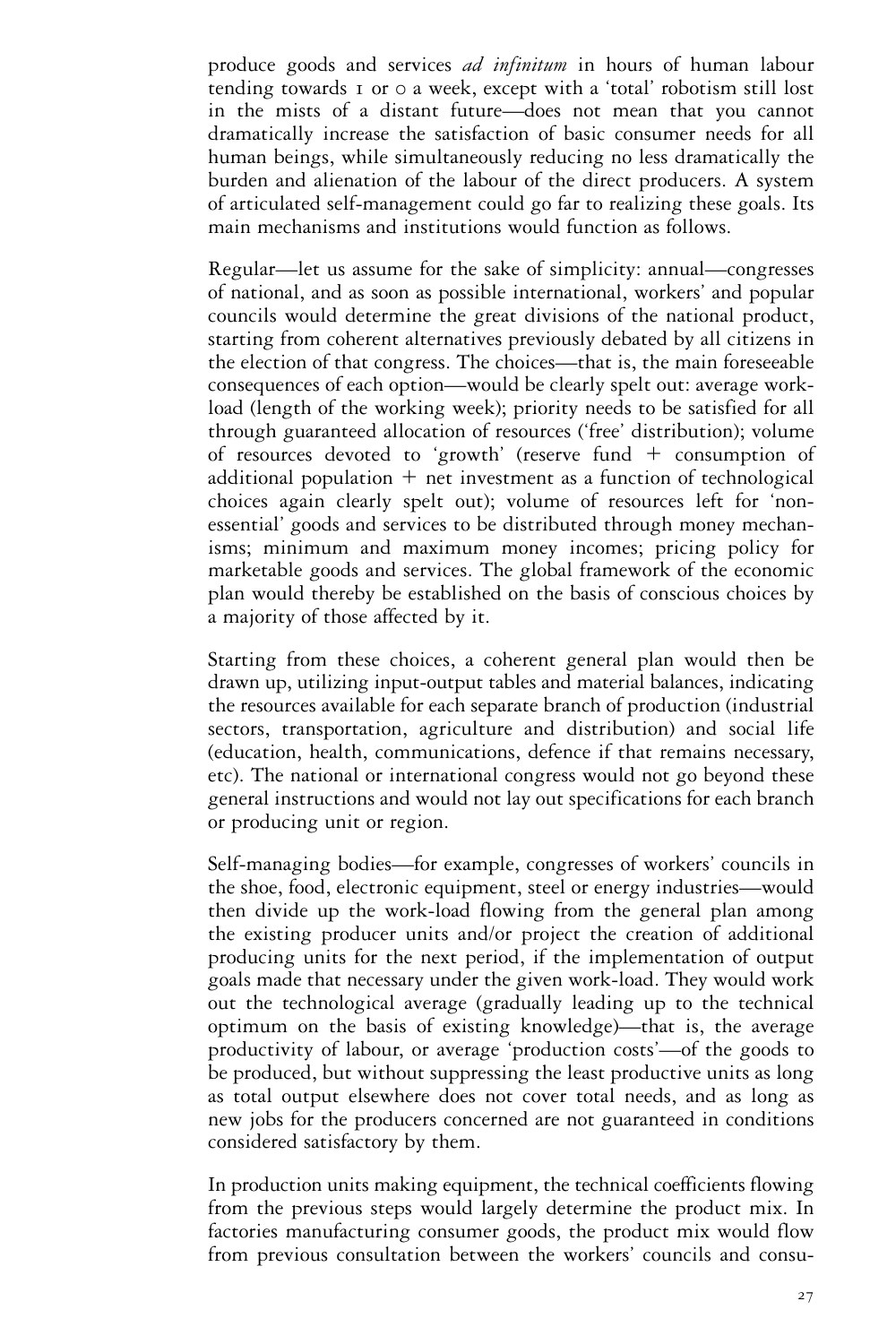mers' conferences democratically elected by the mass of the citizens. Various models—for example, different fashions in shoes—would be submitted to them, which the consumers could test and criticize and replace by others. Showrooms and publicity sheets would be the main instruments of that testing. The latter could play the role of a 'referendum'—a consumer, having the right to receive six pairs of footwear a year, would cross six samples in a sheet containing a hundred or two hundred options. The model mix would then be determined by the outcome of such a referendum, with post-production corrective mechanisms reflecting subsequent consumer criticisms. Compared with the market mechanism, the great advantage of such a system would be the far greater consumer influence on the product mix and the suppression of over-production—the balancing out of consumer preference and actual production essentially occurring *before* production and not *after*  sales, with a buffer stock of social reserves additionally produced empirically (statistically) optimized after a few years. Factory workers' councils would then be free to translate these branch decisions at the level of the producing unit as they liked—organizing the production and labour process to realize all the economy of labour-times they could achieve. If they could reach the output target by working twenty instead of thirty hours a week after submitting their goods to a quality test, they would enjoy a reduction in work-load without any reduction of social consumption.

#### **The Superiority of Self-Management**

Alec Nove at one point remarks: 'In no society can an elected assembly decide by 115 votes to 73 where to allocate ten tonnes of leather, or whether to produce another 100 tonnes of sulphuric acid.<sup>'8</sup> In our model of articulated self-management, no assembly would have to take two such decisions at one and the same time, and no 'central' assembly or planning board would have to take any of them. But for what reason could not the congress of workers' councils of the leather industry decide by a majority vote (more likely by consensus, after some discussion) on the allocation of leather (whether the very small quantities in the example should be left to a factory council is another question), once consumer goals for products using leather had been decided by other bodies? Why couldn't it divide the total of—say—50,000 tonnes of annual leather output among several plants (as in any multi-factory capitalist leather concern today), assigning to each unit its 'customers' (i.e. the destinations of the required quantities of leather)? Wouldn't the delegates of such a congress in fact be more likely to handle such allocations better than any technocrat or computer, because they know their industry better and can take into account a lot of imponderables which no market or central board will include in its calculations, or at best only accidentally?

In fact, gigantic 'mistakes' in allocation constantly occur in a market economy, which no sensible workers' assembly would ever commit. Capitalist planners budgeted the building of the Itaipu dam in Brazil at \$5 billion. Its cost today stands at \$18 billion, and the bill is not yet

<sup>8</sup> *The Economics of Feasible Socialism*, p. 77.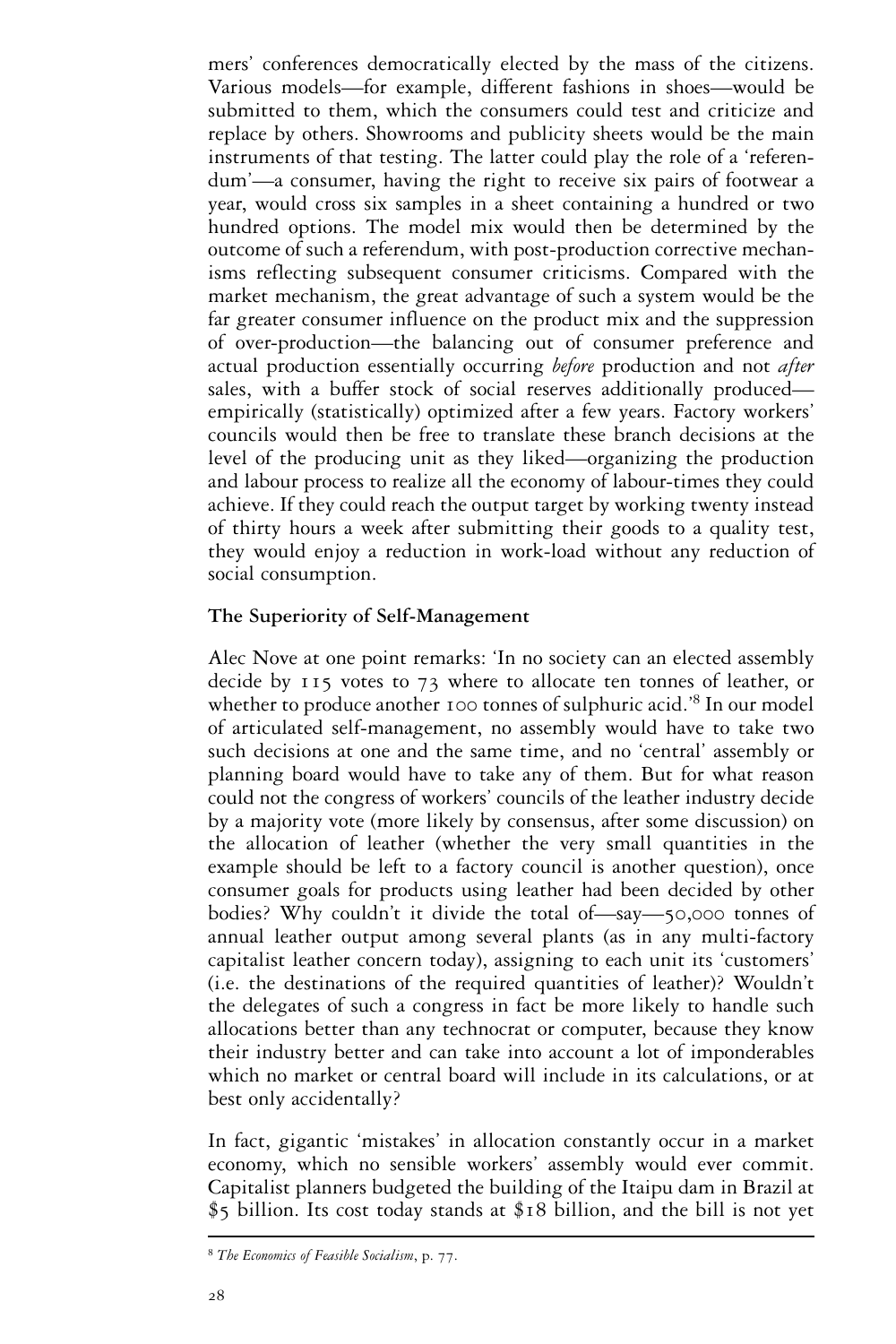complete. In the US agricultural machinery trust Deere new products have to be repeatedly redesigned, in spite of fierce competition, because of the endemic discrepancies between the skills and interests of design and manufacturing engineers. In the current recession, the Bavarian auto company BMW suddenly discovered it could reduce inventories from eleven to five days output—i.e. by more than 50 per cent. Such examples could be multiplied at will.

National self-managing bodies could, moreover, take over the administration of the public services—housing, education, health, telecommunications, transport, or distribution. Here too there would be councils elected by the citizens concerned, which they would have to consult before decisions could be finally implemented. Regional and local bodies would then deploy the resources thus allocated, again with the maximum of free initiative to make best use of them in the interests of user satisfaction and producer effort reduction. Such a system would give a concrete content to the Marxist conception of a gradual withering away of the state. It would allow at least half of contemporary Ministries to be replaced at one stroke by self-managing bodies. It would also effect a radical reduction in the number of functionaries, including in the field of planning. At the same time, it would mean that literally millions of people would be—not merely 'consulted'—but actually participants in decision-taking and direct administration of economy and society. The social division of labour between administered and administrators between the bosses and the bossed—would begin to disappear.

Administration would no longer be monopolized at the 'central level', any more than self-management would be confined to a plant level. Both would be mixed at central and decentralized levels. The great masses of citizens involved in this decision-making would not be engaged in such activity on a full-time professional basis, spending all their time either in meetings or travelling to them. Since the decisions in question would directly influence their current welfare and working conditions, it can be assumed that they would not take a formal or indifferent attitude towards their responsibilities, but involve themselves seriously in the process of administration. The reduction in the working week and the information and communication potential of the computer would furnish the principal material bases for a successful diffusion of power.<sup>9</sup>

How would the additional money income of the producing and distributing units, beyond their guaranteed allocation of free goods and services, be calculated? It could be indexed to quality control and customer satisfaction within a given spread, with a coefficient for work stress (mines and other harsher production-sites earning higher remuneration). For intermediary goods, punctual deliveries would form part of the

<sup>9</sup> An intensive research project under Professor Dörner, a German conservative, has shown experimentally that with the aid of computers ordinary people can resolve many of the complex problems of socio-economic planning at the level of a medium-sized town. What they needed was not aboveaverage intelligence or a great deal of advanced knowledge. The key to their ability was *the feeling that they really were in control*, the conviction that they possessed a genuine power to decide. See Dörner (ed.), *Lohausen*. *Vom Umgang mit Unbestimmtheit und Komplexität*, Berne-Stuttgart-Vienna, 1983.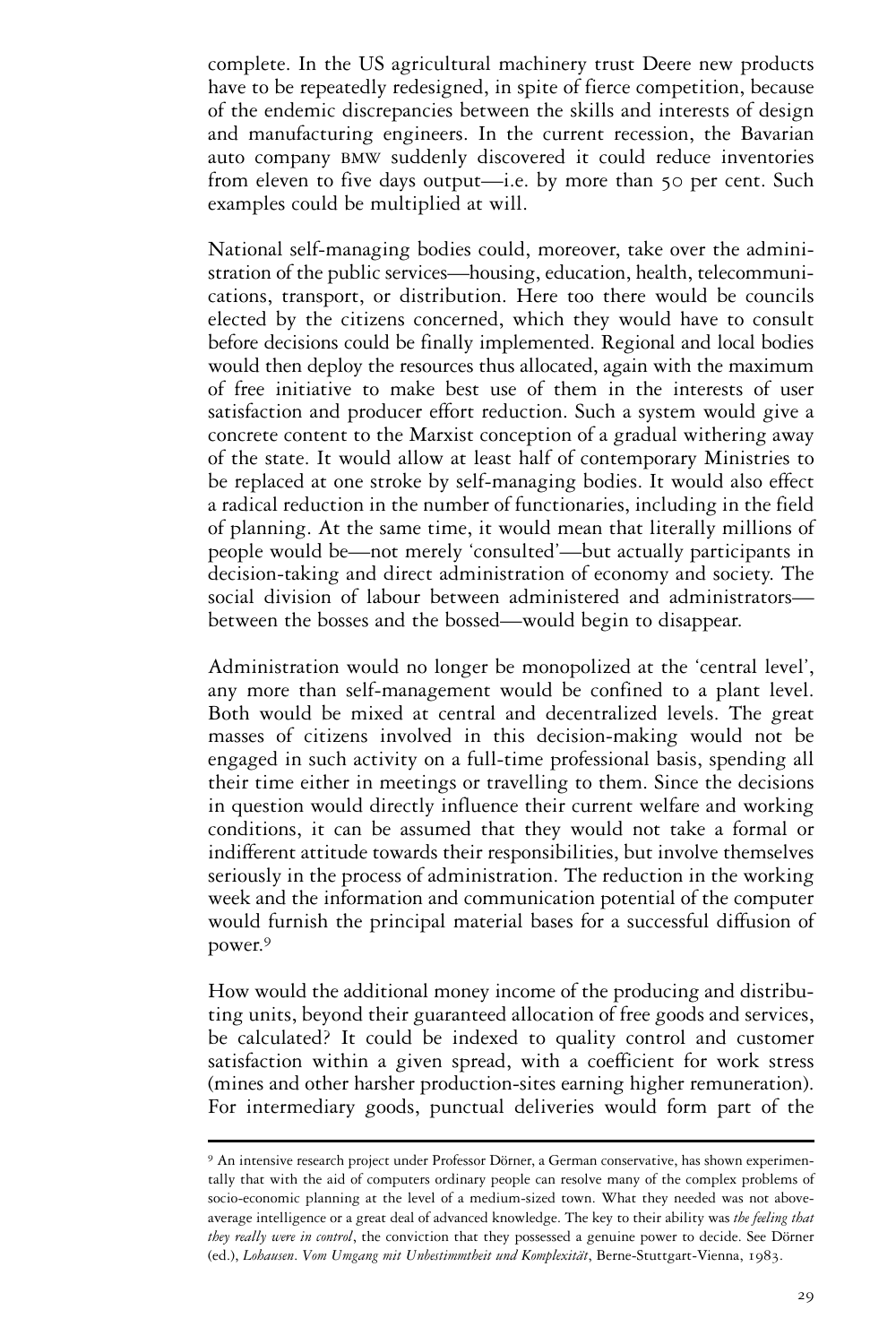quality-control/consumer-satisfaction index. Such a system would have the advantage of not containing any built-in disincentives to an open and honest flow of information about the resources and potentialities of producer or distributor units, as the self-managing work-force would have no interest in hiding the facts. Nove makes out a strong case against the idea that honest flows of information can be taken for granted. But he tends to overlook the main cause of the provision of dishonest data in societies like the USSR—the material interest of factory managers, tied to the physical output of their plants. You can't suppress the consequence if you don't suppress the cause. In addition, of course, computerized flows of information automatically accompanying flows of goods can go a long way towards assuring correct data inputs for democratically centralized planning.

How would such a system be articulated on a world scale? It should be stressed at the outset that democratic self-management does not mean that everybody decides about everything. If one was to assume that, the conclusion would be obvious: socialism is not possible. Four billion human beings could not find the life-span to settle even the tiniest fraction of each other's affairs, in that sense. But it is not necessary. Certain decisions can be best taken at work-shop level, others at factory level, others again at neighbourhood, local, regional, national, continental and finally at world level. Our discussion, following Nove, has so far been concerned mainly with the national level. But what decisions could—and should—be taken on a world scale? Four fields immediately present themselves. The first would be all those decisions necessitating a global redistribution of human and material resources to ensure the rapid disappearance of the social and cultural ills of underdevelopment—hunger, infant mortality, disease and illiteracy in the Third World. The second would cover priority allocation of genuinely scarce natural resources—those which could be depleted absolutely, and of which no minority of the human race has the right to dispossess the next generations; only the living population of the world in its totality has the right to decide here. The third would include everything affecting the natural environment and climate of the planet as a whole; all those processes which can pollute or disrupt oceans, poles or atmosphere, or destroy such world-wide bases of ecological balance as the Amazon Forest. Finallly, of course, there would be all universal prohibitions—weapons of mass destruction, manufacture of toxic drugs, and so on.

From these global parameters would flow constraints on continental or national resources available for planning and need-satisfaction, which would themselves be decided in each continent or country. Thus, for example, once the total tonnage of steel that could be used in America, Europe or Asia was set, the producers and consumers of these areas would be free to allocate it as they decided. If, in spite of every environmental and other argument, they wanted to maintain the dominance of the private motor car and to continue polluting their cities, that would be their right. Changes in long-standing consumer orientations are generally slow—there can be few who believe that workers in the United States would abandon their attachment to the automobile the day after a socialist revolution. The notion of forcing people to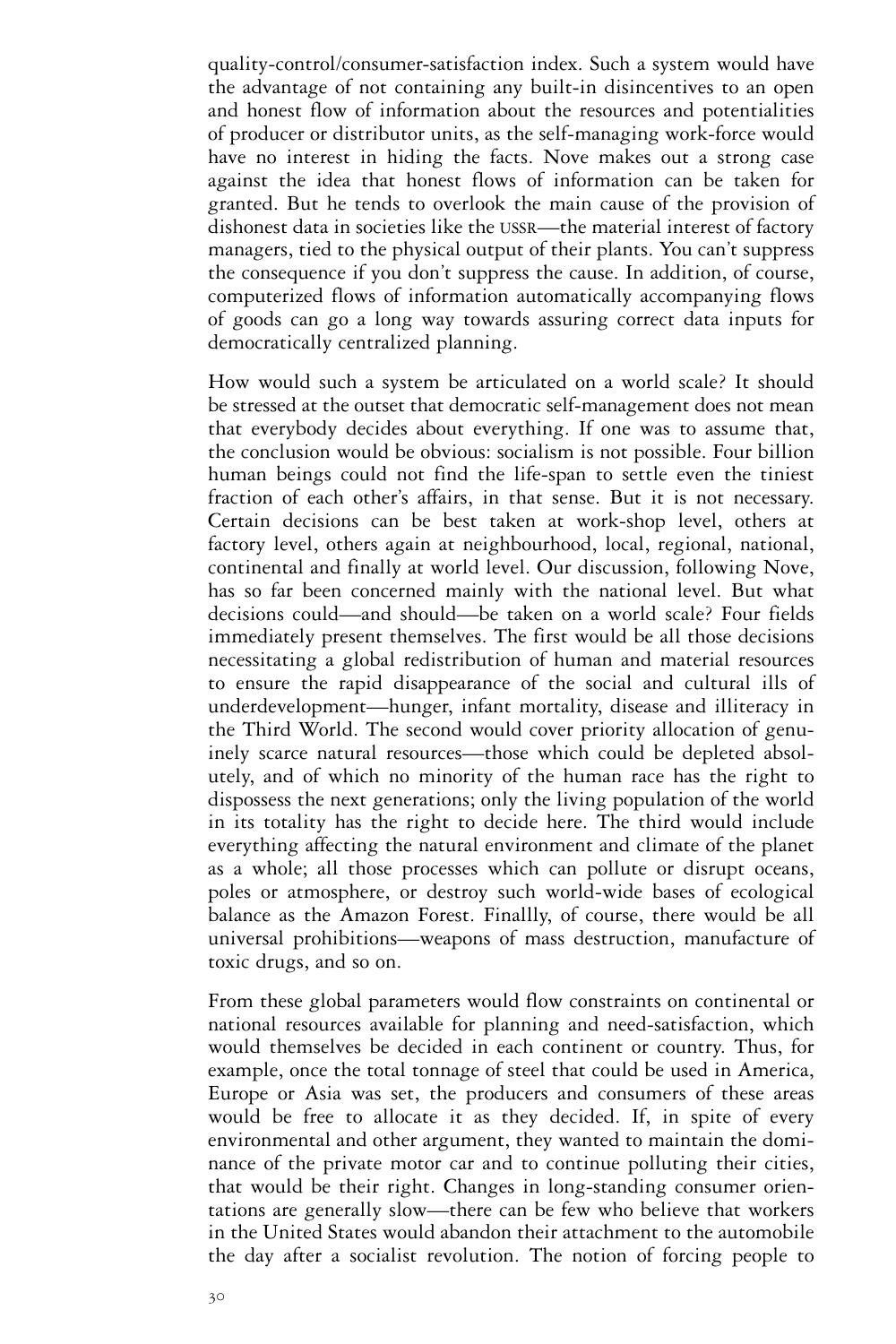change their consumption habits is far worse than that of another few decades of smog in Los Angeles. The emancipation of the working class—today, contrary to every received notion, *for the first time in history*  the absolute majority of the earth's population—can only be achieved by the workers themselves, as they are: not people out of another world, but human beings with their weaknesses like all of us.

#### **Towards Socialism**

Such a complex of conscious resource allocation, of democratically centralized planning and self-management, would be much more efficient than either a (monopoly-capitalist) market economy, or a (bureaucratically-centralized) command economy. For it would have a powerful builtin self-correcting mechanism, which both of the existing alternatives lack. We do not believe that the 'majority is always right', any more than we believe that the Duce, the Pope or the Party is always right. Everybody does make mistakes. This will certainly also be true of the majority of the citizens, of the majority of the producers, and of the majority of the consumers alike. But there will be one basic difference between them and their predecessors. In any system of unequal power be it economic inequality, political monopoly or a combination of the two—those who make the wrong decisions about the allocation of resources are rarely those who pay the price for the consequences of their mistakes, and never those who pay the heaviest price.

When the Directors of a large monopoly decide on a major investment which a couple of years later doesn't pay off, they themselves will not be reduced to unemployment compensation and their suburbs will not fall into decay. But the workers they have laid off, and their communities, will suffer exactly that fate, although they are completely innocent of the original decision. Likewise when the Praesidium of the CPSU, or the Council of Ministers, or the Gosplan authorities make a mistaken decision about agricultural policies, members of these exalted bodies will generally not forego meat consumption—but millions of people may have an inadequate diet for years, and whole areas be polluted or devastated. By contrast, when the mass of producers/consumers vote by a majority for a misguided allocation of resources, they themselves will be the first to pay the price for their error. Provided there exist real political democracy, real cultural choice and information, it is hard to believe that the majority would then prefer to see their woods die, their meat consumption fall, their housing stock dwindle, or their hospitals understaffed, rather than rapidly to correct their mistaken allocation.

The system we have outlined would not yet be a 'pure' socialism of the kind envisaged by Marx and Engels. It would still be a transition towards socialism—though definitely *towards socialism*, not towards an unknown future or towards capitalism—for it would still contain a sector ruled by money and the market. Private and cooperative enterprises would survive in small-scale production (agriculture, handicrafts, services and so on). Individual entrepreneurship would not be forbidden; for since all citizens would have a guaranteed minimum level of consumption, there could be no *economic compulsion* for others to sell their labour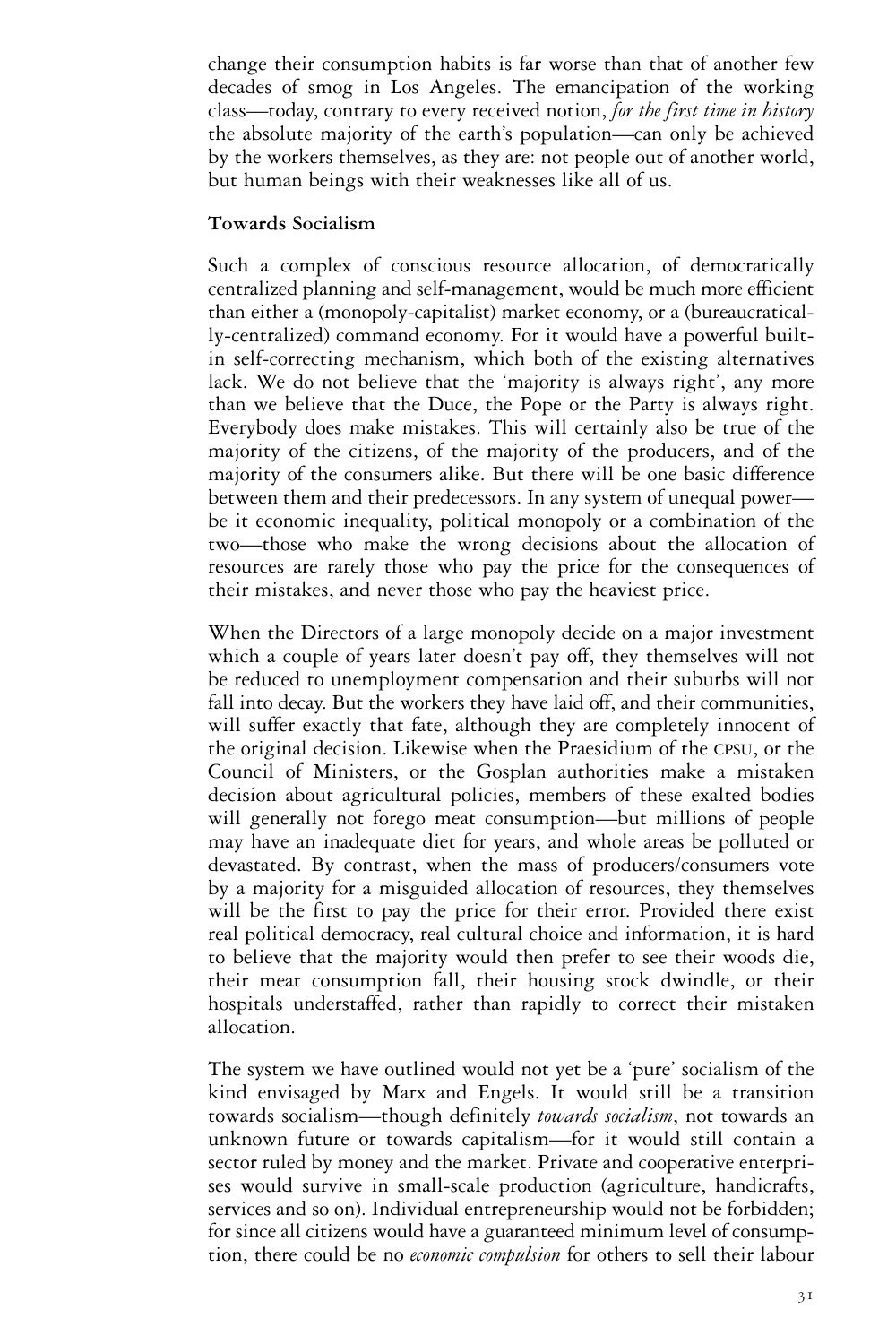power to such entrepreneurs, and contracts between them would be genuinely voluntary. Domestic 'self-employment' could be generalized as citizens received elementary tools to produce whatever they wanted for their own satisfaction or that of their families, friends or neighbours, in their leisure-time. Identical motor-cars make ugly cities—which might be transformed if car-users became creative painters and put their imagination to work on their auto bodies. The scope for practical doit-yourself initiatives would be enormously enlarged.

# **8. Mixed Misery—a General Critique**

Alec Nove has proposed a five-sector model of feasible socialism—a combination of state, socialized, cooperative, small-scale private and individual enterprises.<sup>10</sup> At first glance the differences between this scheme and the model we have just sketched might appear relatively slight. Yet despite some areas of overlap, the two models diverge in three essential respects. The first concerns the nature of the predominant productive—or distributive—units. For Nove, individual cost-accounting implies individual profitability for these units—i.e. that the incomes of the groups or persons involved should be related to the differences between the computed money (or value) costs of inputs and outputs. In other words, these units are independent firms. We do not agree with this prospect. In our view, to link group or personal incomes to 'profits' is to introduce powerful impulses towards economic irrationality, risking social havoc as multiple decisions are taken as a function of particular, fragmented interests. For the same reasons, we do not believe that agreements between producers and consumers should be based on monetary rewards and sanctions. In other words, real market relations—that is, commodity exchange transacted in currency—should essentially be limited to the inter-relations between the private and cooperative sectors on the one hand, and the individual consumer or the socialized sector on the other. The effect would be that in the advanced industrial countries such relations would have only a subordinate weight in output and consumption. The dynamic of the transition would be towards the withering away of commodity production and not towards its extension.

Secondly, Alec Nove establishes a distinction between a centralized 'state sector', where he argues technical scale and complexity preclude self-management by the producers, and a 'socialized' sector of less integrated enterprises where such self-management would operate. He also seems to suggest that income differentials would be indispensable to both, perhaps even to the cooperative sector as well. Thus he writes: 'Income differentials (a species of labour market) are the only known alternative to direction of labour. Here it is essential to avoid a mental muddle: some might say that within a commune, or a good kibbutz, one can have full equality and rotation in jobs... But this cannot be generalized over the whole of society, partly because it is only workable with small numbers of people who know each other and can meet together daily, and partly because such communes would attract only

<sup>10</sup> *The Economics of Feasible Socialism*, pp. 200–01.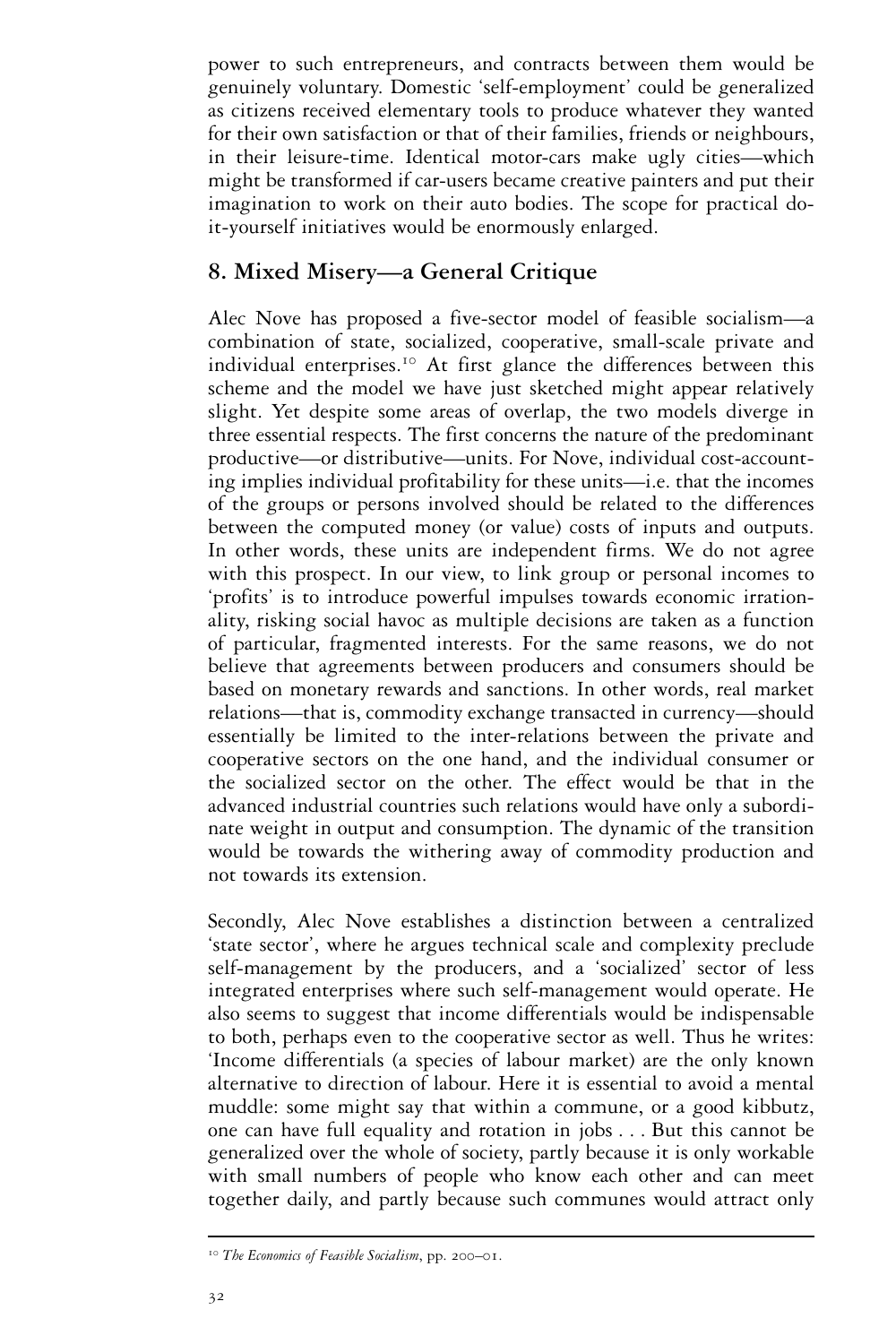the enthusiasts who like this sort of life.'<sup>11</sup> The argument here seems common-sensical enough, but in fact it rests on a series of unproven dogmas and prejudices. For it is not true that the only choice is between a despotic 'direction of labour' and a market in labour. Cooperatively distributed labour is a real alternative. Nor is it the case that large-scale organizations cannot be administered without income differentials. In the nineteenth and early twentieth centuries, trade unions and churches encompassing tens and hundreds of thousands of members were often managed by people who did not receive any serious material privileges. So indeed—as Alec Nove himself points out—were large scientific organizations, not to speak of major producer cooperatives. Nove elsewhere rightly points out that few professors would prefer to be garbage collectors, even if they were better paid. But that observation rather tells against his general assumptions here. It is an argument for paying disagreeable, dirty or burdensome work—not administrative or skilled work (provided society pays for the acquisition of the skill) more.

But perhaps the most fundamental flaw in Nove's argument lies elsewhere. It is to be found in the antithesis he postulates between 'a small number of people' and 'large organizations'. For there is no such thing as an *unstructured—*that is, atomized—large organization. A modern factory, bank, hospital or high-school are certainly nothing of the kind. All institutions of this sort are in reality built upon small units of objective social cooperation: work teams, offices, departments, classes, and so on. Why should it be unthinkable that these smaller units administer themselves, and elect delegates (including by rotation) who then administer the larger units, who then administer the whole? The preconditions of democratic self-management are to be found in the way in which the actual cells of existing undemocratic institutions function—that is, in the working relations of a small number of people who know each other, meet each other and *need each other* daily: in other words, could not do their jobs without mutual cooperation. Thus, unlike Alec Nove, we believe that the scope for self-management is in principle universal rather than sectoral; and that monetary rewards and material privileges are not indispensable but rather inimical to the democratic exercise of administrative responsibility.

The third basic difference between Nove's model and our own concerns the role of competition in them. Nove is aware of the destructive and corrupting effects of the competitive rat-race under existing capitalism. But he wants to preserve monetary incentives in his socialism. He therefore argues that we should distinguish between 'benign' and 'undesirable' forms of competition.<sup>12</sup> But the examples he uses to illustrate the distinction in fact show how little relevance it has for economic purposes. For it is obvious that 'competition' for a seat in the Scottish National Orchestra, for victory in the Olympic mile, or even for election to the workers' council of a 'socialized Dupont', has very little to do with competition to sell oil, steel, heavy equipment, aircraft or missiles on the market. The first variety of 'competition' has

<sup>&</sup>lt;sup>11</sup> Ibid., p. 215.

<sup>12</sup> Ibid., pp. 204–05.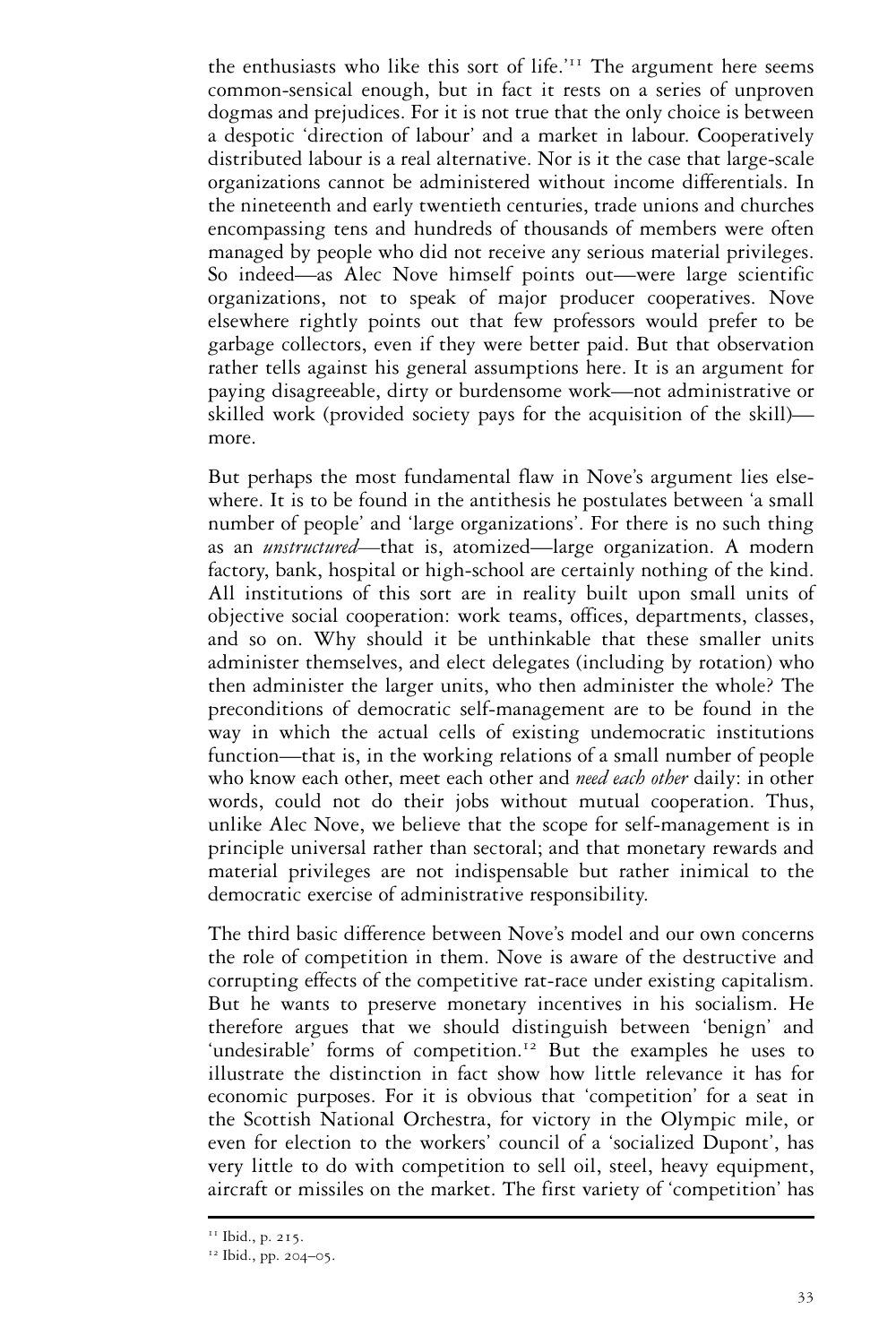never, to our knowledge, caused misery for millions of people (it has caused a lot of individual misery—but then Marxian socialism has never had the illusion that it could solve all cases of that). The second variety, by contrast, has not only again and again caused mass unemployment and falling living standards—if not stark poverty—but also wars that cost millions of deaths.

# **A False Dilemma**

Nove resorts, however, to his involuntary casuistry because he remains so committed to a conventional view of the market. The combination of 'market' and 'socialism' in his thought then inevitably leads to disconcerting contradictions. Nove repeatedly taxes Marxists with a utopian vision of socialism. What he fails to notice is that his own premises—a higher level of freely accepted social responsibility by individuals, yet at the same time a social framework permeated by competition for financial remuneration and material gain—represent an acme of utopia. In a milder way they recall the ingenuous (or cynical) claims of Soviet officialdom that the USSR can proceed towards the creation of 'socialist man' while maintaining huge inequalities of income and power, and a universal scramble for material advantages. Nove is driven to his inconsistency because he is imprisoned in a false dilemma. The logic of his error can be seen in the following passage: 'Suppose there are sixteen or more firms (socialized and cooperative) engaged in providing some one good or service. Let it be wool cloth, tooth-paste, ball-bearings, holiday hotels, or whatever. They base their productive activities on negotiations with their customers. The latter can choose from whom to obtain the goods and services they require. All can obtain from *their* suppliers, whom *they* can choose, the inputs needed to make production possible. They have a built-in interest in satisfying the customer . . . We would hope that the motive of competition would not be primarily monetary... But we cannot assume that the mass of the population will act only for the satisfaction of succeeding, that there will not be a need for material incentives, and disincentives too.<sup>'13</sup>

The first part of this argument commands our whole-hearted agreement. We would only enter the qualification that for most sophisticated or large equipment goods, there would not be sixteen suppliers. But the second part does not follow from the first at all. It is presented as a kind of supplement, or rider, yet in fact it lacks either connexion or foundation. What Nove has done is to presume that people can only act *either* in purely disinterested fashion *or* for monetary incentives. But this choice is not an exhaustive one. Why cannot there be incentives and disincentives of a non-monetary and non-market character? Everyday experience testifies to the importance of these even under capitalism. After all, if more than 99 per cent of car drivers observe traffic lights, it is not primarily because they want to escape paying fines for violating them, but because they want to live longer. That healthy instinct for self-preservation is not unrelated to another common human impulse: the desire to minimize troublesome, mechanical, boring and uncreative labour—work done just as means of securing consumer goods and

<sup>&</sup>lt;sup>13</sup> Ibid., p. 204.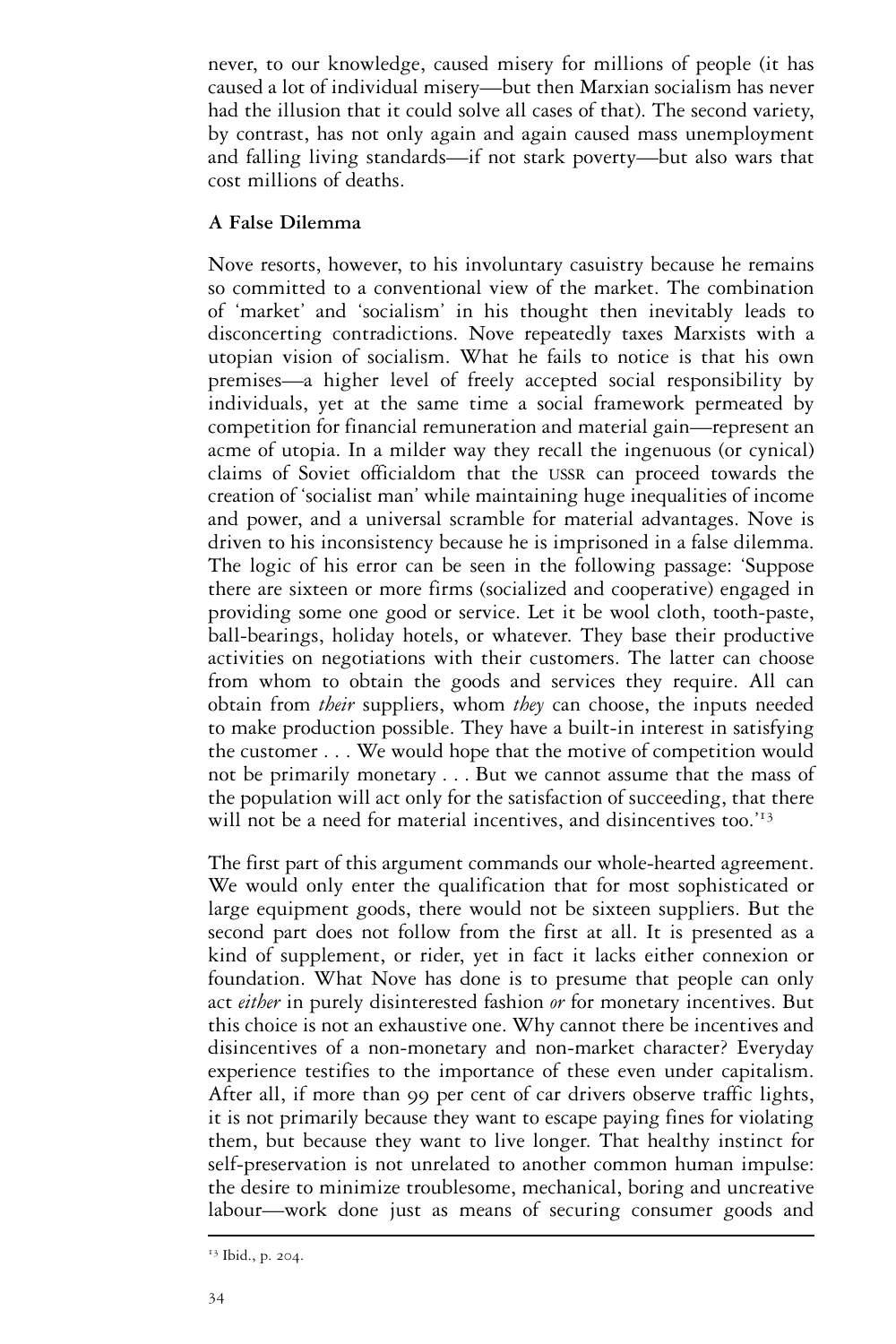services, that is lost living time. There is always a potential incentive to cut the work-load by organizing it better—a very powerful one. Above and beyond these, however, Nove seems to have forgotten the possibility of a 'social dividend'. Why should not an additional amount of free goods and services be tied to the annual *overall* economic performance of society, rendered transparent through public debate and telecommunications? Wouldn't it be an incentive for all producers and distributors to increase the quantity and improve the quality of their output, and to rationalize their labour organization, if a given rise in the amount of goods and services actually produced and consumed were linked to—let us say—a specific extension of free vacation and travel for all (if that were the majority option)?

But having once constructed an artificial polarity of subjective motivations, which impels him towards monetary incentives, Nove then goes on to ignore the objectively irrational consequences of combining a large market economy with a sector of free goods and services and social property. For, of course, if profit remains a basic mechanism of resource allocation, there is no reason why the negative outcomes of it so familiar under capitalism should not reappear. It is significant that when Nove does touch on the risks of resort to monetary incentives, his examples are very marginal ones—not the *huge waste* to which production for profit leads: over-capacity, over-production, unemployment, destruction of equipment and goods. All of these typical phenomena harm consumers and producers alike far more gravely than the supposedly excessive costs arising from absence of 'the discipline of profits and losses'. This lesson is not just one learnt daily under capitalism. It is being painfully acquired in post-capitalist societies as well. Practical experience there too—above all in Yugoslavia and Poland, but other examples will follow—show that attempts to correct the distortions and dysfunctions of bureaucratically centralized planning through increased reliance on market mechanisms lead, after some initial successes, to a growing combination of the ills of bureaucracy with those of the market, each reinforcing rather than mitigating the other.

This pattern will hold good even in China—the most favourable case for the advocates of market socialism, since the more backward the country, the more indispensable market mechanisms remain, above all in agriculture. There can be no doubt that the undoing of the disastrous legacy of the Great Leap Forward—the completely irrational and mystified notion of an immediate introduction of communism—has led to very big progress in the Chinese countryside. Productivity and output have shot up, and a growing surplus is now being generated on the land. This was the result of freeing the tremendous productive energies of the Chinese peasantry, probably the most capable such class in the world, with a two-thousand-year-old tradition of intensive farming behind it that has no equivalent in much of Western—let alone Eastern—Europe. But the growing surplus of food-grains is going to bring with it an ever growing surplus of rural labour, as less people produce more food. What will happen to that surplus population in fifteen, twenty or thirty years time? If it is left to the market, the result is going to be a huge build-up of unemployment in China—a problem that is already becoming severe in the big cities. Only planned industrial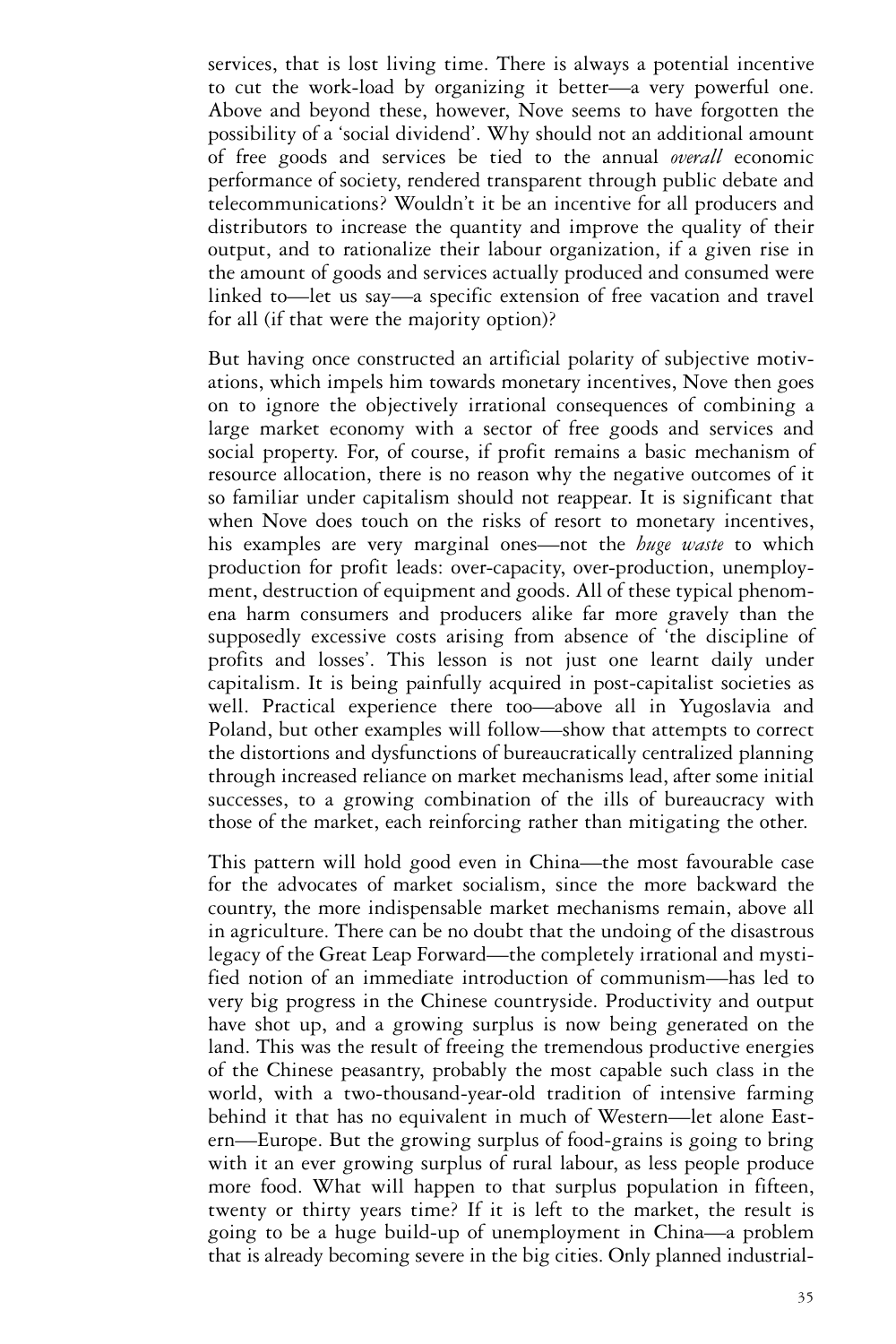ization can absorb that surplus rural population and only *democratically* not bureaucratically—planned industrialization can do so without precipitating the convulsions in the countryside that forced collectivization brought in the Soviet Union: itself a panic reaction to the consequences of market growth in the USSR.

Overlooking the weight of all the negative economic consequences of the market, Nove offers a positive political rationale for it—that it diffuses decision-making power, and so is a bulwark against tyranny. This, of course, is a traditional liberal justification of the market. But it is no less of a misconception in socialist guise. Nove's concomitant acceptance of income differentials for administrators makes that clear. For if administrators derive material advantages from management positions, they will inevitably try to transform these into permanent tenure—that is, to hold onto them with all the economically irrational and politically oppressive conduct inherent in such attempts. Power will tend to become monopolized. *The diffusion of power for which Nove speaks cannot be realized unless its exercise is divorced from privilege*. This is not an article of faith, but an empirical conclusion from all recorded human history. Once power and privilege go together, the logic is away from democracy and towards monopoly of information, knowledge and control by a small minority. Nove wants to further a democratic socialism. But once he underwrites monetary rewards for management, it is no accident that he has to end by speaking of the need for a strong state.<sup>14</sup> For all the trenchancy of his critique of 'actually existing socialism', he thus concludes with two propositions that are uncomfortably closer to the reality of the Soviet bureaucratic order than they are to Marxian socialism. It is significant that Nove uses much the same terms as the Polish bureaucracy in criticizing Solidarnosc's refusal to accept a cut in the living standards of Polish workers.<sup>15</sup> In doing so, he forgets that the responsibility for economic disruption lies not with the workers' demands and strikes but with the whole pattern of bureaucratic mismanagement before and after 1980. <sup>16</sup> Similarly, he does not take into account the insoluble contradiction between workers' self-management and 'market socialism' which is today exploding in Yugoslavia. If 'objective economic laws' operating behind the backs of the producers—and that is what the law of value really means—decide in the final analysis upon output and employment, then workers *cannot*  determine them at either factory, commune or national level.

Is there no alternative? The burden of this article is that, happily, there *does* exists a way out—democratically articulated and centralized selfmanagement, the planned self-rule of the associated producers. Popular sovereignty does not depend on the assumption of any pre-established or perfect harmony between general and particular interests in the community. On the contrary, it takes for granted that there will be *unavoidable* conflicts of interest between producers and consumers,

<sup>&</sup>lt;sup>14</sup> Ibid., p. 229.

<sup>&</sup>lt;sup>15</sup> Ibid., p. 178.

<sup>&</sup>lt;sup>16</sup> Andreas Hoessli has written a remarkable analysis and critique of the Polish bureaucracy's mismanagement: *Die planlose Planwirtschaft?* It must be hoped that this book, soon to appear in German, will be rapidly translated into English.